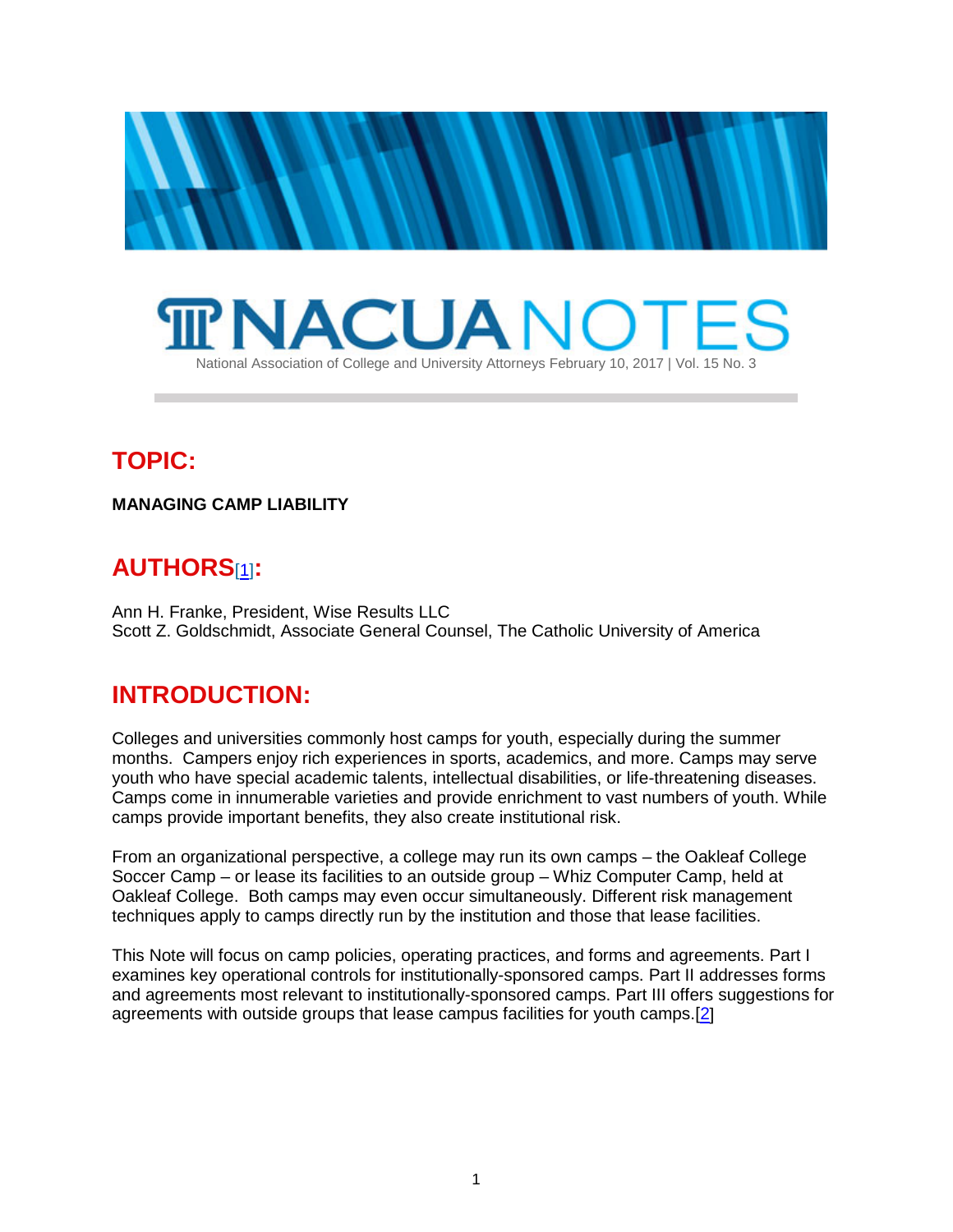# **DISCUSSION:**

#### **A. Part I: Operational Controls for Institutionally-Sponsored Camps to Limit Risk and Liability**

The primary goal of any camp is to provide a safe and enriching experience for campers. In running a camp, an institution should take reasonable precautions to limit foreseeable harm. We offer some suggestions on issues that institutions may face in running their own camps. This section is not a complete guide to operating a camp but rather an overview of selected areas with an immediate relationship to risk and liability. Note that at many public institutions, statutory immunity and shields may eliminate or reduce exposure for certain tort claims.

If an institution has adopted a comprehensive youth protection program, camp operational controls should fit within that larger framework. A typical comprehensive program includes, among other elements, a policy on minors, a requirement that programs register in advance, and directives for staff selection, training, and behavior. In the absence of an overarching youth protection program, an institution may wish to set common expectations for all its camp directors and staff, so that the soccer camp, music camp, and robotics camp manage their fundamental operations in similar ways.

## **1. Selecting Camp Staff**

Staff at institutionally-sponsored camps fall into the general categories of employee, contractor, or volunteer. Some staff have a short-term role such as counselor or camp assistant. When camp ends, the institutional relationship also ends. Other camp personnel, such as the soccer coach or engineering professor, have an ongoing employment relationship. Their camp responsibilities may be secondary to their primary duties during the academic year. An institution might consider the degree to which it wishes to align its personnel practices for the staff and volunteers at institutionally-run camps. All share the fundamental responsibility of interacting with minors on behalf of the institution.

<span id="page-1-1"></span><span id="page-1-0"></span>In selecting camp staff, the American Camp Association recommends that each individual have two references, undergo a personal interview, and be at least two years older than the minors whom they supervise.<sup>[\[3\]](#page-15-0)</sup> For camp staff who are current students or recent graduates, the most useful references may come from professors and administrators.[\[4\]](#page-15-1) The U.S. Department of Justice has noted that in-person selection processes are at least as valuable in protecting children as criminal background checks.[\[5\]](#page-15-2)

<span id="page-1-3"></span><span id="page-1-2"></span>Given that background checks can provide important information, an institution must decide which camp staff, if any, must undergo a check. State law may provide an answer, for example mandating background checks for anyone having contact with a minor.[\[6\]](#page-15-3)

<span id="page-1-4"></span>If state law provides no definitive answer, different institutions within the same state may reach different conclusions. The American Camp Association ("ACA") recommends annual criminal background checks, including annual checks of the Department of Justice's online National Sex Offender Registry Database.[\[7\]](#page-15-4) Some colleges and universities have instead adopted a tiered approach, requiring the most rigorous background screening for individuals who may, for example, be one-on-one with a minor or have access to campers' sleeping rooms. If an individual might, for example, ever exercise "care, custody, and control" over a minor, a background check could be required. This might exclude the university cook who, for one hour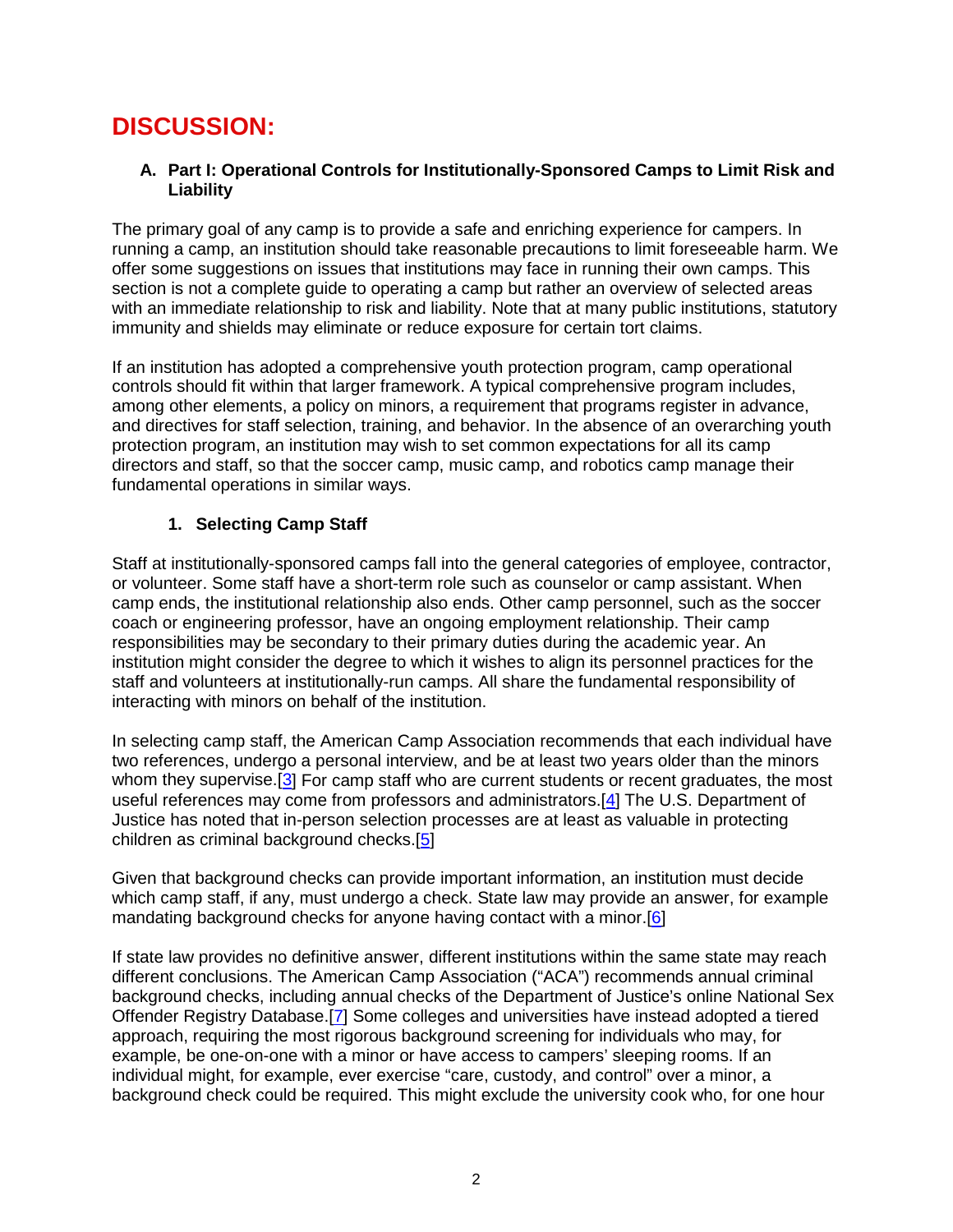each summer, grills hamburgers outside for a camp picnic. Consider, too, the 100 volunteers who arrive on the morning of the Special Olympics program. If those volunteers would never be alone with a minor during the one-day event, the institution might decide it is more appropriate to have each volunteer complete a simple registration form and show a government-issued identification. Staff might then run each person's name through the Sex Offender Registry Database, which is quick, easy, and free to use.

Employees of institutionally-sponsored camps are employees of the institution. Under the legal doctrine of *respondeat superior,* an employer may bear liability for an employee's actions or omissions that take place within the scope of employment. If a camp director, for example, drives campers as part of her duties and causes an accident, the institution may bear responsibility for the resulting injuries to passengers.

Due care in personnel selection is important to promoting a safe and a positive experience for participants, as well as to maintaining the institution's reputation and limiting its liability.

## **2.****Training and Supervising Camp Staff**

Routine adult activities may not translate well to a camp setting. Roughhousing, giving gifts, and posting photos on social media may be fine in private life but inappropriate at camp. The distinctions between private and professional settings are not necessarily self-evident.

Institutions typically establish behavioral expectations for their camp staff. Staff need to understand how to exercise good judgment as leaders. A college student working with a group of young adolescents may start to behave as "one of the gang." A counselor who, instead of observing a children's game from the sidelines, directly participates in it may focus unduly on the game and lose sight of its risks. Training and supervision can help reinforce leadership responsibilities for camp staff.[\[8\]](#page-15-5)

<span id="page-2-0"></span>A central component of camp policy is often a prohibition, or limitation, on being alone with a minor. This is sometimes called "the rule of three." A staff member needing to enter a child's sleeping room should, for example, bring a second adult if feasible. Individual tutoring can be conducted in a library or other open, public setting. If one-on-one interaction is unavoidable, such as for private music lessons or individual counseling, the institution might add extra protections. Options include advance notice to the camp supervisor, unannounced inspections, added supervision, and special documentation. Advance notice to parents about one-on-one interactions may also be prudent.

<span id="page-2-1"></span>Consider providing training to staff and volunteers who are involved in institutionally-sponsored camps.[\[9\]](#page-15-6) Training topics might include:

- Following established behavioral standards[\[10\]](#page-15-7)
- <span id="page-2-2"></span>• Exercising good judgment and leadership
- Providing age-appropriate youth programming
- Spotting signs of harassment, abuse, or neglect and reporting problems
- Identifying and addressing bullying and other misbehavior
- Using social media and taking photos and videos
- Communicating with parents and guardians
- Handling emergency situations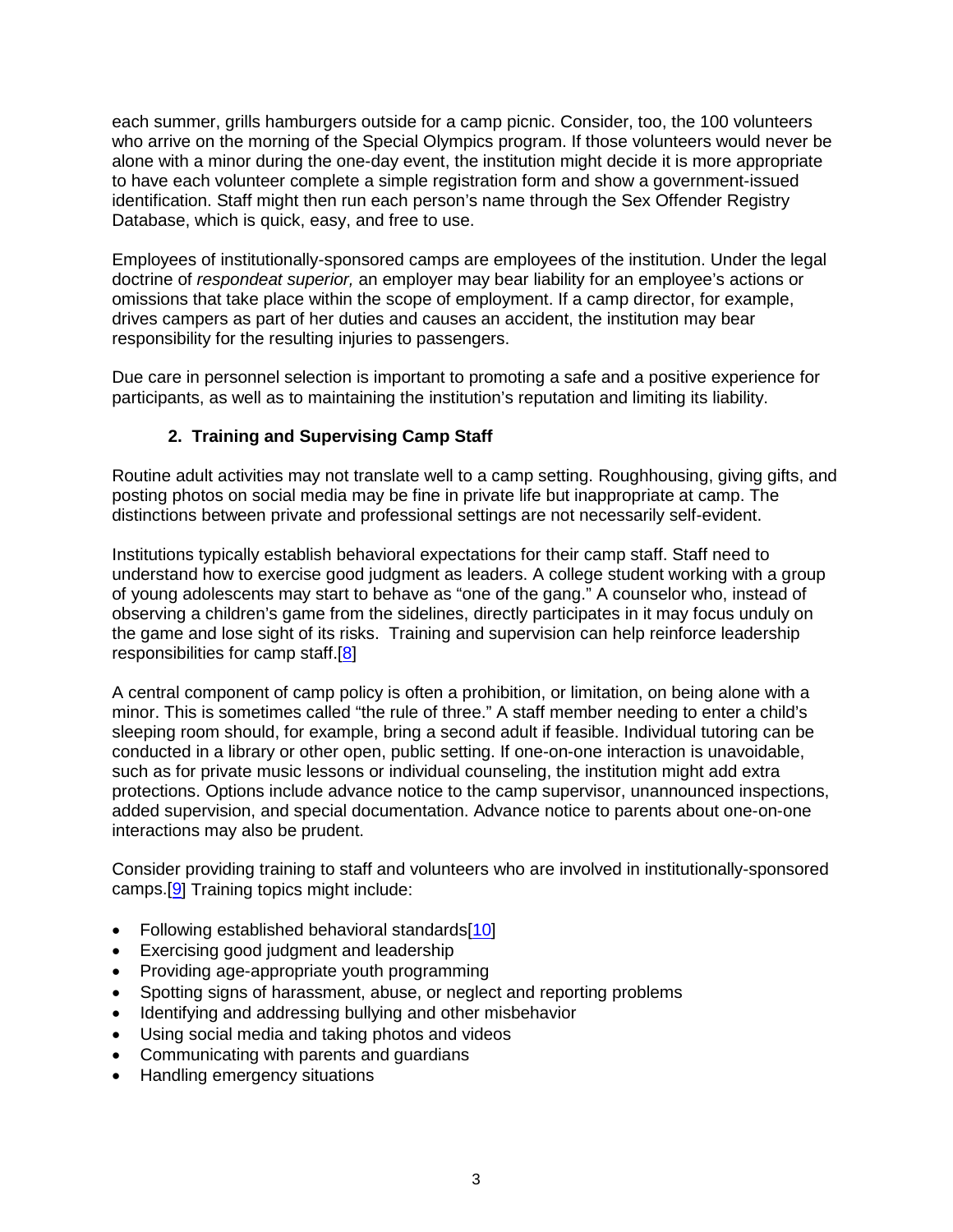Training on camp emergency plans might cover, among other topics, illness, injury, missing children, weather-related emergencies, violence, evacuation, and post-disaster reunification.[\[11\]](#page-15-8) Consider whether names and contact information for each child are readily available to camp staff and to public safety. Effective emergency response can help limit institutional liability. If the family of an injured child feels that camp staff proceeded properly and treated them well, the family may be less inclined to file suit against the institution.

## <span id="page-3-1"></span><span id="page-3-0"></span>**3. Addressing Child Abuse**

Camp staff and volunteers need to understand how to report known or suspected harms to minors, including physical or sexual abuse. State law requirements are the starting place for this analysis. About 19 states require *everyone* to report suspected or known abuse or neglect to government authorities. In the other states, only individuals occupying certain roles are mandated reporters. The roles vary by state and might include, among others, coach, camp director, teacher, and health care professional. A state-by-state guide to mandatory child abuse reporting is available through the online federal Child Welfare Information Gateway.[\[12\]](#page-15-9) Institutional policy should be consistent with state requirements and may, if desired, exceed those requirements.[\[13\]](#page-15-10)

<span id="page-3-3"></span>On a statistical basis, a child is more likely to suffer abuse or neglect in the home than at camp.[\[14\]](#page-15-11) A child who feels safe at camp may disclose to a trusted counselor that a relative is abusing her. It is prudent to prepare staff for such situations.[\[15\]](#page-16-0) The counselor needs to know how to respond to the child and how to refer the matter to appropriate channels.

## <span id="page-3-4"></span><span id="page-3-2"></span>**4. Establishing Rules for Campers**

Camp rules provide notice to campers and their legal guardians of camp expectations and requirements. When drafting rules, institutions often cover topics such as:

- Arrival and departure procedures
- Rules for camper behavior
- Steps a camper should take if separated from the group
- Locations to which campers do and do not have access
- Use of any free time
- Cell phone and computer use
- Safety equipment
- Personal property brought to camp
- Respect for people and property
- Importance of following directions
- Gifts to or from staff
- Appropriate dress and footwear
- Visitors
- Pets and service animals
- <span id="page-3-5"></span>• Residence hall rules

Consider prohibiting weapons, tobacco products, alcohol, illegal drugs, pornography, violence, and hazing. Institutions can also consider applying some or all of the institution's student code of conduct to campers. Camp rules may explain that attending camp is a privilege and describe the grounds and procedures for discipline or dismissal.[\[16\]](#page-16-1) The institution may reserve the right, in its discretion, to determine whether a rule has been violated. If so, the camper may be subject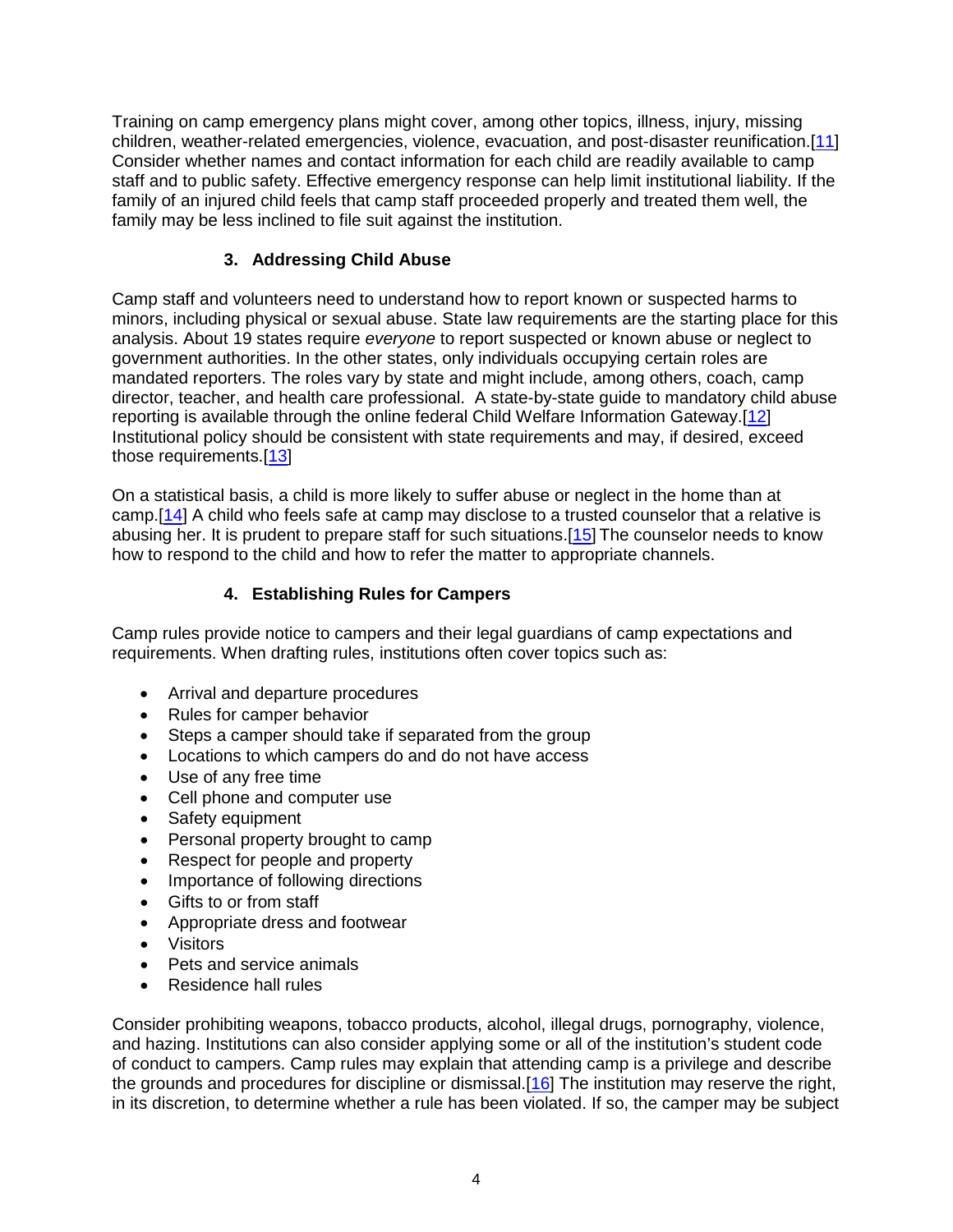to dismissal from the camp at the camper's expense with no refund.[\[17\]](#page-16-2) Legal guardians should also agree to pick up a participant immediately upon notification of dismissal, suspension, or other removal.

Campers may benefit from an initial orientation and ongoing reminders about camp behavioral expectations.

## <span id="page-4-0"></span>**5. Supervising and Instructing Campers**

Adequate instruction and supervision contribute to campers' safety. Instruction tailored to their experience and skill is most effective. A ten-year old attending baseball camp, for example, may never before have slid into a base. Coaches and counselors should have realistic expectations about participants' skills and past experiences.

A well-run camp will describe to legal guardians the arrangements for supervising campers during activities and free time.[\[18\]](#page-16-3) Counselors, lifeguards, health staff, and other staff should be qualified and trained for their positions. Staff must remain vigilant while on duty.

## <span id="page-4-1"></span>**6. Facilities and Equipment**

Institutions retain liability for the facilities and equipment used for their camps. To minimize potential liability, it is prudent to review all facilities and equipment and their appropriateness for the ages and skill levels of the campers who will be using them. Safety rules and emergency procedures should also be articulated for each camp activity offered.[\[19\]](#page-16-4)

## <span id="page-4-2"></span>**7. Transportation**

Car and van accidents are among the leading causes of death for youth. Some states regulate youth transportation, for example, prohibiting youth from riding in the back of a pickup truck. Booster seats may be required for minors under age eight or weighing less than eighty pounds. Camp transportation arrangements should follow good practices in selecting transportation modes, vehicle types, and drivers. Good practices might include, among other elements, prohibiting campers from driving, prohibiting or limiting staff use of personal vehicles, and prohibiting an adult from being alone in a vehicle with a single child. Checking motor vehicle records of those driving on behalf of the camp can also be a valuable step.

## **8. Conducting a Post-Camp Audit**

At the conclusion of the camp season, an institution might assess whether the operational controls put in place effectively enhanced safety for minors and minimized risk for the institution. Audit both "near misses" and actual incidents to learn valuable lessons.

## **9. Retaining Camp Records**

Most states allow an injured camper to bring a legal claim against the institution after reaching adulthood. A statute of limitations might be, for example, age 18 plus five years. In such a jurisdiction, a camper injured at age six could bring a claim through age 23, which is 17 years after the event. With continuing public attention on child abuse, more states may lengthen or eliminate limitations periods for abuse claims.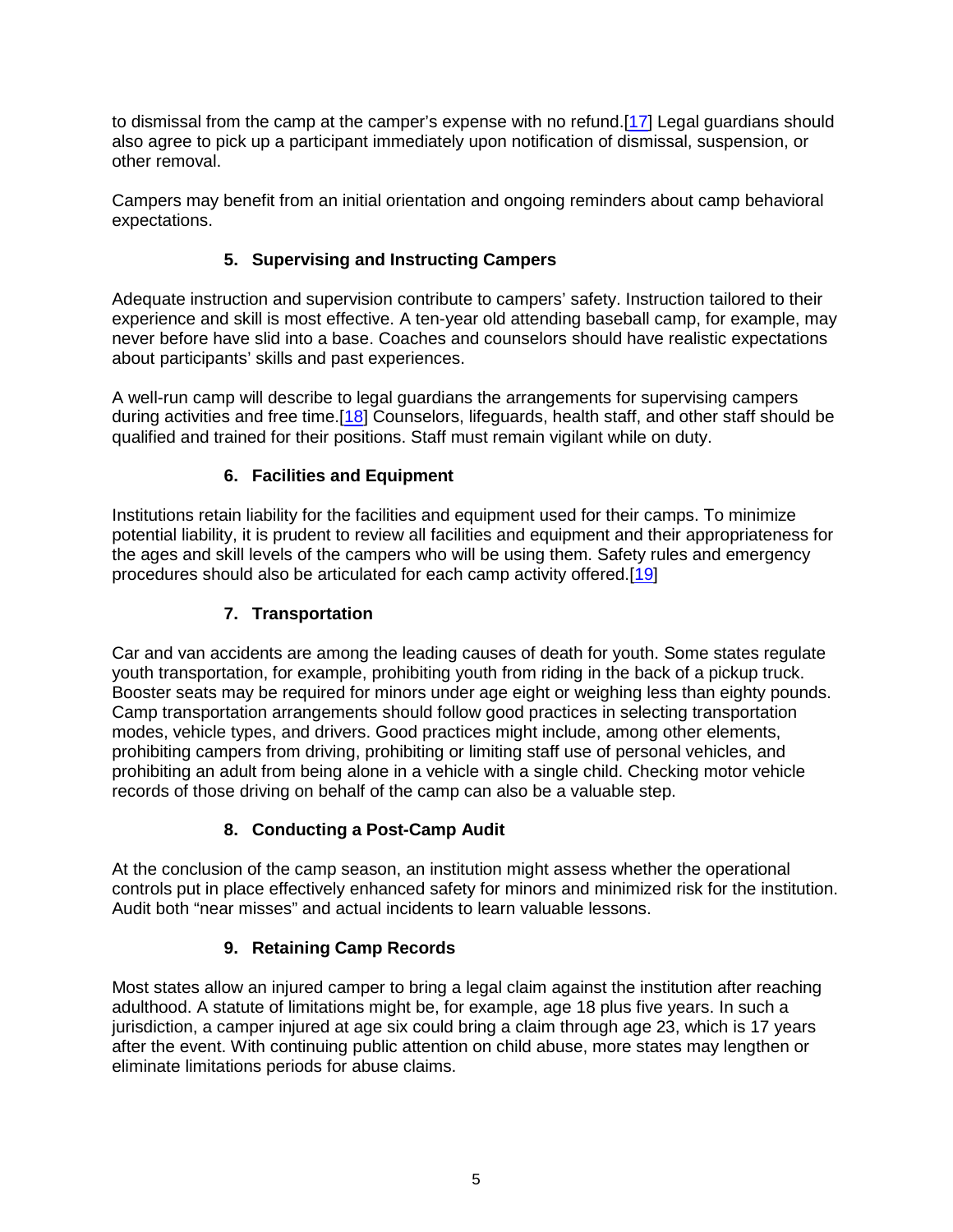<span id="page-5-0"></span>Each institution should understand the statute of limitations applying to civil claims for injuries occurring at its camps. Use those time periods in setting record retention policies for camprelated records.[\[20\]](#page-16-5) It is probably unrealistic to expect the soccer coach or robotics professor to keep camp rosters, waiver forms, and other documents for a decade or more. Keep in mind the possibility of claims far into the future when specifying the types of camp records to be saved, the designated repository, and the retention period.[\[21\]](#page-16-6)

#### <span id="page-5-1"></span>**B. Part II: Potential Clauses in Forms and Agreements for Institutionally-Sponsored Camps**

Institutionally-sponsored camps may generate legal risks ranging from fee disputes with parents to severe injuries to campers. Appropriately-worded forms and agreements can help avert many disputes and allocate responsibility for problems that do occur. While a minor lacks the capacity to enter into a contract (there are a few exceptions to this rule), the minor's parent or legal guardian should always sign any agreement.[\[22\]](#page-16-7) If age-appropriate, the minor might also be asked to sign.[\[23\]](#page-16-8) Institutions should consider incorporating assumption of risk provisions, indemnification clauses, exculpatory clauses, medical information and treatment consent forms, and photo/video releases into camp agreements. The enforceability of such provisions is determined by state law, as we generally discuss below.

## <span id="page-5-7"></span><span id="page-5-6"></span><span id="page-5-5"></span><span id="page-5-4"></span><span id="page-5-3"></span><span id="page-5-2"></span>**1. Assumption of Risk**

Assumption of risk is a potential defense to claims of negligence.<sup>[\[24\]](#page-16-9)</sup> It asks, in effect, did an individual know the risks of participation and voluntarily take on those risks?[\[25\]](#page-16-10) While an injured party may assume risk either by agreement or by conduct, we discuss here only assumption of risk by agreement.[\[26\]](#page-16-11) State law controls whether and to what degree an assumption of risk clause will provide the institution with a defense to negligence.[\[27\]](#page-17-0) (Informed consent is a similar concept that a drafter may usefully consider.)

Certain general approaches can increase the likelihood that a court will enforce an assumption of risk clause. Make the clause specific and include known hazards. Include transportation risks if the camp involves any travel, whether locally or farther afield. The clause should take into account any activities or situations ancillary to the camp's main purpose that may present risks. Do the computer campers spend an afternoon at a lake? If so, they face risks of open water swimming. The assumption of risk clause should also explain that unforeseen hazards may arise even with due care and proper precautions. It is important for camps to work closely with legal counsel and risk managers to help gauge the camp's full range of activities and to develop appropriate language addressing those activities and risks.

## Sample Assumption of Risk Clauses

General Clause: During this camp campers may be exposed to a variety of risks that could result in serious injury or even death.

Specific Clause: During the Oakleaf College Swim Fun Camp, campers will participate in swimming and diving in the college's pool. They will use the pool locker rooms and the college's dining hall. Risks of camp activities include, and are not limited to: slips, trips, and falls; exposure to water-borne infections; drowning; diving injuries from contact with the pool structure or other swimmers; electrical shock; food-borne illness; unintentional or intentional injury by another person; and hazards that are unknown or unseen. Injuries may range from minor scrapes up to and including spinal cord injury or death. Campers may be unsupervised at certain times during the Camp.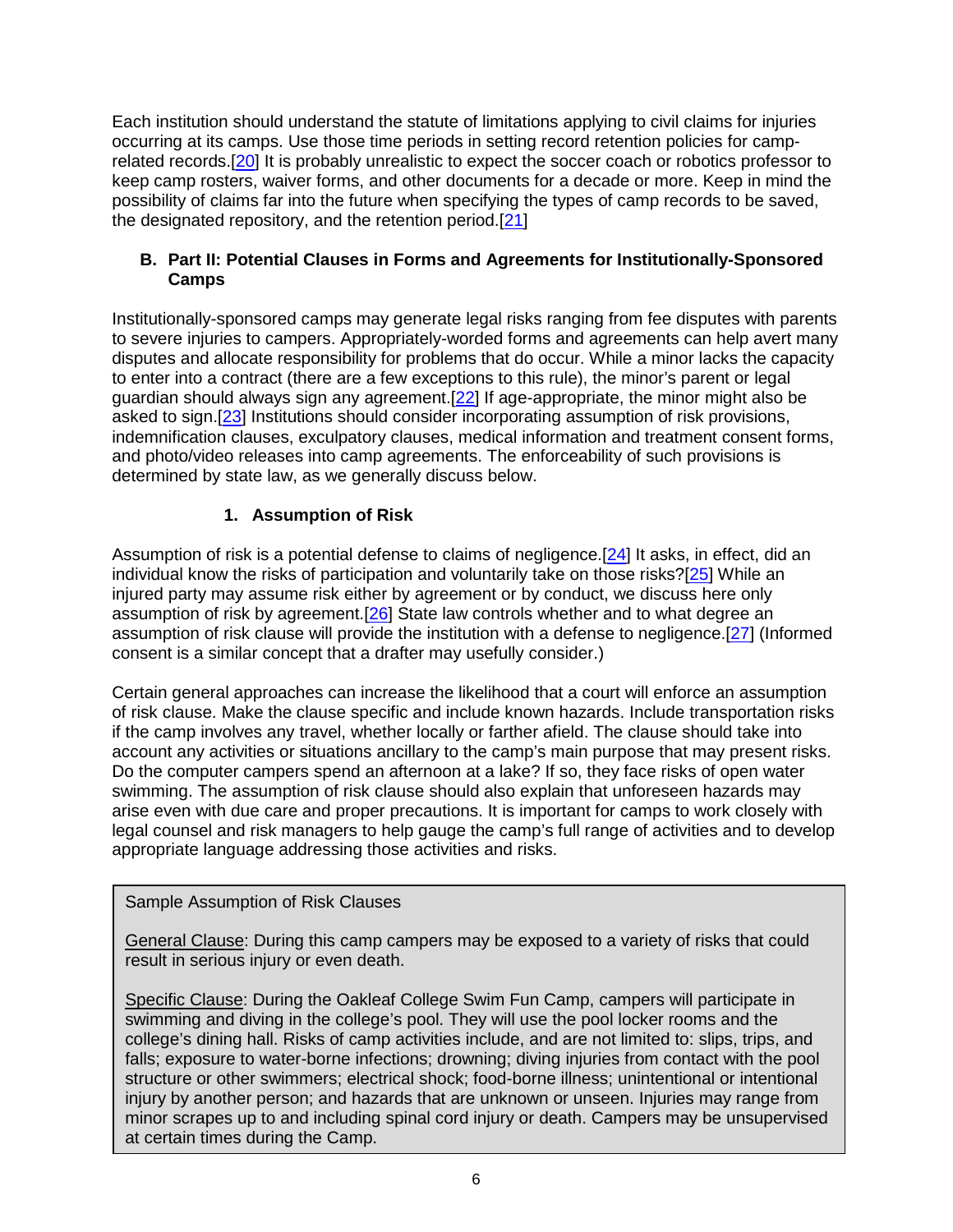## <span id="page-6-3"></span><span id="page-6-1"></span><span id="page-6-0"></span>**2. Exculpatory Clauses and Indemnification**

An exculpatory clause is a contractual provision "relieving a party from any liability resulting from a negligent or wrongful act." $[28]$  A camp might ask a legal guardian to sign a contract containing, for example, an exculpatory clause releasing the college from liability if a camper suffers harm or loss. Like assumption of risk provisions, the legal force of exculpatory clauses depends on state law and on the clause's exact wording.[\[29\]](#page-17-2) Many courts strictly interpret exculpatory clauses, invalidating ambiguous provisions or provisions deemed to be contrary to public policy.[\[30\]](#page-17-3)

<span id="page-6-2"></span>Even with these limitations, a valid exculpatory clause can be an important tool for an institution to manage or prevent liability arising from its own camps.[\[31\]](#page-17-4) For example, in *Terry v. Indiana State University*, the Court of Appeals of Indiana relieved Indiana State University from liability in a negligence action, in part, because the student executed a "Waiver, Release, and Indemnification" form.[\[32\]](#page-17-5) Such clauses may even dissuade potential litigants from filing an action against a college or university.[\[33\]](#page-17-6)

<span id="page-6-5"></span><span id="page-6-4"></span>Along with exculpatory clauses, institutions may wish to include indemnity requirements. By signing an indemnification provision, a parent agrees to pay for any losses or damage that the camper suffers, rather than seeking compensation from the institution.[\[34\]](#page-17-7) Institutions should consult state law regarding the validity of indemnification language. If valid, such language can allow the institution to recover – or partially recover – for any loss, damage, or liability it suffers. As with an assumption of risk clause, securing legal advice is important in drafting exculpatory and indemnification provisions.

#### Sample Exculpatory/Indemnification Clause

I agree to release, waive, defend, indemnify, and forever discharge the University, its agents, employees, officers, and trustees from any and all claims or liability for injury or damages (including loss or damage to property) arising from or attributable to my child's participation in or travel associated with the Camp, unless it is due to willful fault or gross negligence on the part of the University.

## <span id="page-6-6"></span>**3. Medical Acknowledgement and Consent**

Medical acknowledgement and consent language can provide assurance that an individual is medically able to participate in the camp. A medical acknowledgement form should describe, in detail, the camp's physical demands so a camper's legal guardian can evaluate whether the camper can safely participate. Depending on the nature of the camp and the risks involved, the institution might consider one of the following approaches:

- Require the parent or guardian to certify that the child can safely participate in the camp, with or without an accommodation;
- Require the parent to certify that a medical professional has examined the child and found that the child can safely participate in the camp, with or without an accommodation; or
- Require a medical professional to sign a form indicating that he or she has conducted a pre-camp physical and confirms that the child can safely participate in the camp, with or without an accommodation.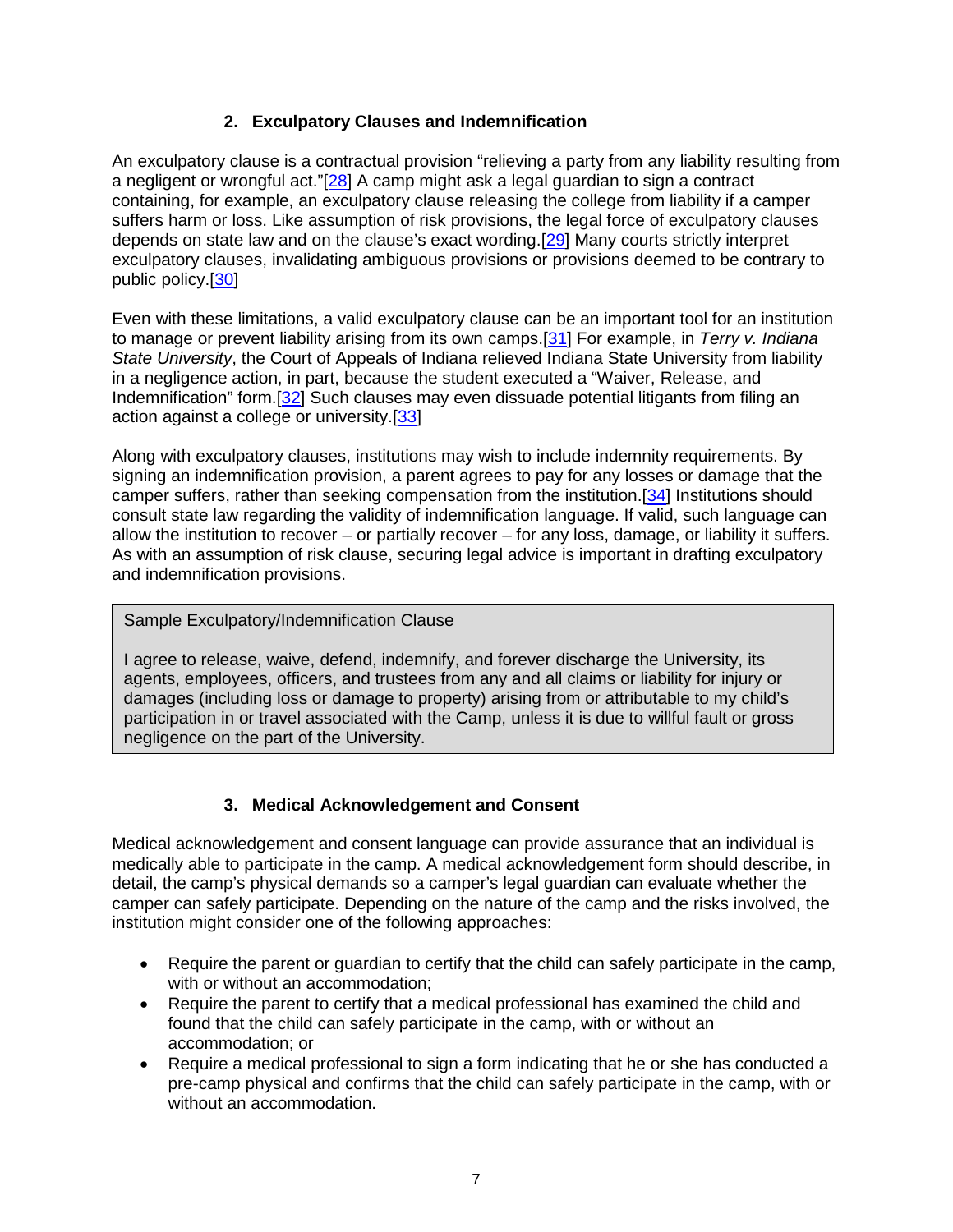Consent provisions typically authorize the institution, in the discretion of camp staff, to arrange for medical treatment for an emergency injury or illness. Medical consent forms often include permission for licensed health professionals to perform or administer any reasonable or necessary medical or surgical treatment, and an acknowledgement that the participant is responsible for any medical expenses, including transportation. A form may also ask for the participant's health insurance information for use in the event of injury or illness.

#### Sample Medical Acknowledgement and Consent Language

I understand that the University recommends that my child consult a physician before engaging in physical activity, and, if my child's physical health is questionable, that we obtain a medical clearance from a licensed medical professional. I also understand that I am responsible for my child's medical expenses, including deductibles, co-pays, and transportation. I consent to emergency medical treatment for my child if the University, in its sole discretion determines it to be necessary. And in the event of a medical emergency, I also consent to the University contacting me and other emergency contact people whom I have provided.

#### **4. Health Information Form**

A health information form can help the institution address campers' individual needs and thereby mitigate risk. With narrowly tailored questions geared to the camp's activities, the form should capture only information that is appropriate and necessary for the camp to possess. Sample questions might cover allergies (drugs, food, bees, or other), medication needed, and information about an issue or condition that requires an accommodation for a disability.

<span id="page-7-0"></span>When developing the form, it can be helpful to consult state and federal law, particularly the Americans with Disabilities Act, as amended (Title II for public institutions and Title III for private institutions),[\[35\]](#page-17-8) and Section 504 of The Rehabilitation Act of 1973.[\[36\]](#page-17-9) These laws and regulations cover topics such as limitations on permissible questions and the use and storage of information gathered.[\[37\]](#page-17-10) The federal government's Technical Assistance Manual for Title II of the Americans with Disabilities Act offers this example:

> <span id="page-7-4"></span><span id="page-7-3"></span><span id="page-7-2"></span><span id="page-7-1"></span>A municipal recreation department summer camp requires parents to fill out a questionnaire and to submit medical documentation regarding their children's ability to participate in various camp activities. The questionnaire is acceptable, if the recreation department can demonstrate that each piece of information requested is needed to ensure safe participation in camp activities. The Department, however, may not use this information to screen out children with disabilities from admittance to the camp.[\[38\]](#page-18-0)

The United States Department of Justice has entered into settlement agreements with camps over disability accommodations for campers.[\[39\]](#page-18-1) These agreements provide another source of guidance in this area, which typically requires expert assistance from legal counsel or experienced disabilities support personnel.

Federal disability laws applicable to educational institutions can provide some guidance by analogy. Just as a college may not ask of its applicants the preadmission question "Are you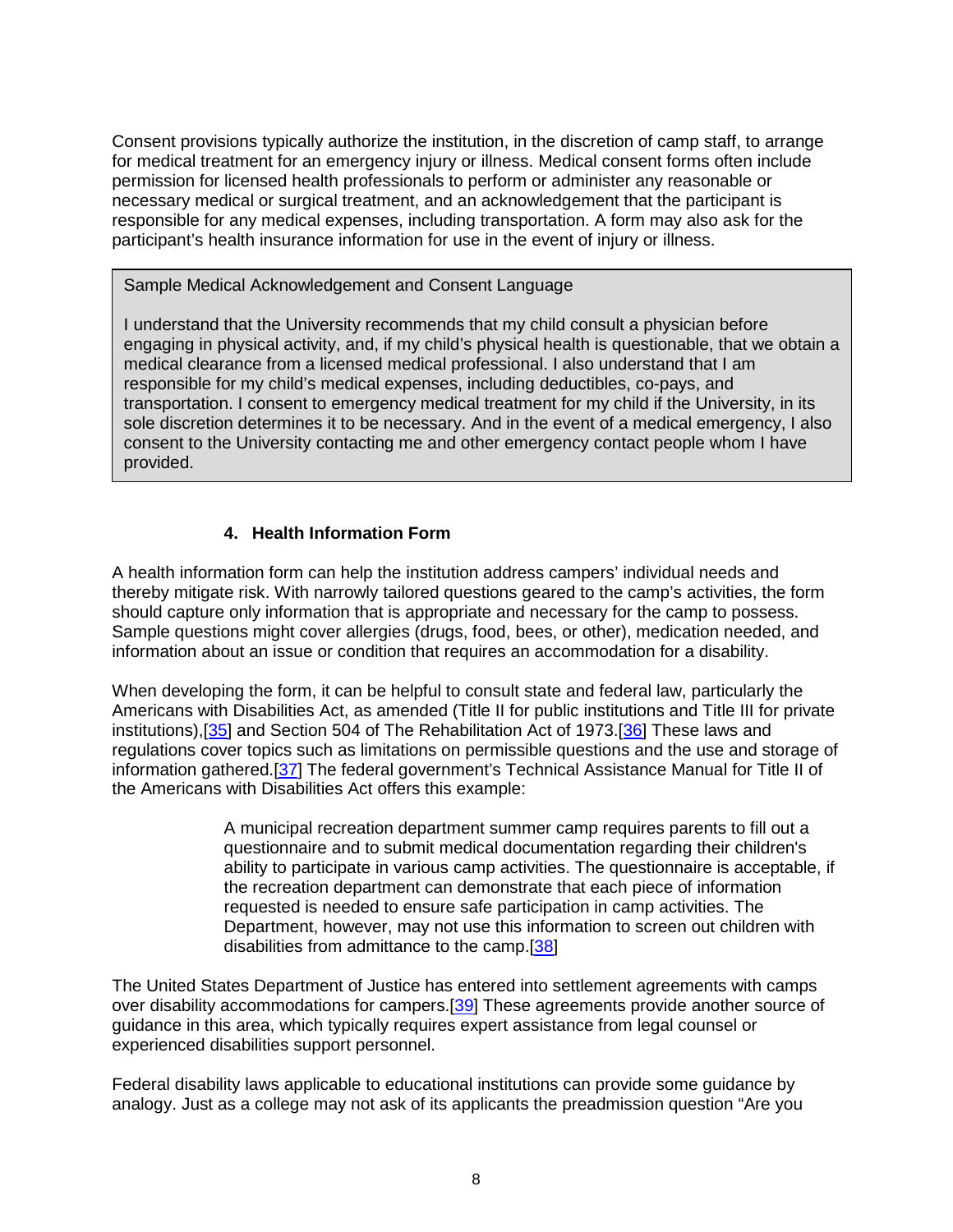<span id="page-8-0"></span>disabled," an institution might avoid asking a prospective camper the same question as a screening criterion.<sup>[\[40\]](#page-18-2)</sup> Instead it could ask a camper, once accepted, to voluntarily identify any disabilities that may require accommodation. Tailor health information forms to solicit facts needed to determine whether a camper may safely participate in the camp's primary activities without a fundamental alteration of the camp program.

Before camp begins, an institution might find it useful to identify who is responsible for disability accommodations for campers and camp staff. If the institution's regular disability support office serves only enrolled students and academic-year staff, alternate resources for camps and campers might be identified.

A health information form will put the institution on notice of the health issues or conditions listed. The institution needs to take reasonable actions based on the information. If, for example, a camper discloses an allergy to penicillin or peanuts, it would be essential for all adults interacting with that participant to have the information and know their roles in addressing the risks. If appropriate precautions or actions are not taken, the institution could be exposed to liability.[\[41\]](#page-18-3)

## <span id="page-8-1"></span>**5. Photography and Video Release**

If the camp or institution is planning to take photographs, post photographs or video footage to a website, or record video of the camp and its participants, consider obtaining a photography and video release signed by each camper's legal guardian and, if age-appropriate, the camper. The best releases are very specific in describing how the photos or videos will be used, such as for promotional purposes or to post on a college or university website or to social media.

Sample Photography and Video Release Language

I hereby authorize the University and those acting pursuant to its authority to:

Record my child's likeness and voice in any medium; and

Use my child's name in connection with these recordings; and

Use, reproduce, exhibit or distribute in any medium these recordings for any purpose that the University deems appropriate, including promotional or advertising efforts.

I release the University from liability for any violation of any personal or proprietary right I or my child may have in connection with such use. I understand that all such recordings, in whatever medium, shall remain the property of the University. I have read and fully understand the terms of this release.

#### **C. Part III: Potential Clauses for Forms and Agreements with Outside Camps Leasing Institutional Facilities**

<span id="page-8-2"></span>An institution may lease its facilities to outside groups or individuals who run their own independent camps. Recall the earlier example of Whiz Computer Camp, held at Oakleaf College. The lessee may be entirely unaffiliated with the university or may be a university employee such as a coach.<sup>[\[42\]](#page-18-4)</sup> The university may provide its facilities for free or for a fee.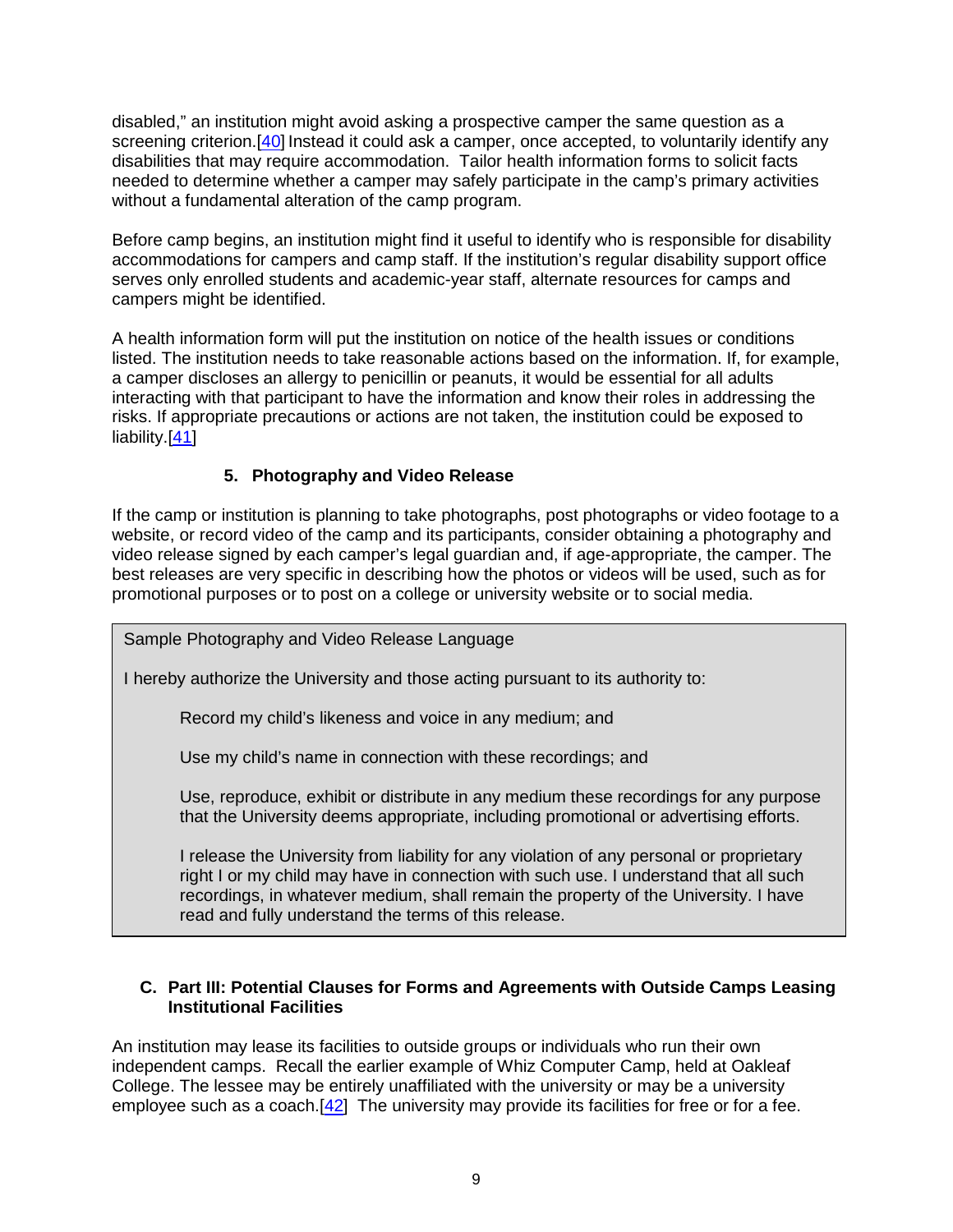<span id="page-9-0"></span>These arrangements raise a host of legal issues about the relationship between the institution and the outside camp sponsor.<sup>[\[43\]](#page-18-5)</sup> A prudent institution will have a written agreement with each outside camp, drafted to satisfy federal, state, and local law and to apportion risk between the parties.[\[44\]](#page-18-6)

<span id="page-9-1"></span>As a preliminary matter, an institution will want to consider the degree to which it desires to exert control over an outside camp, and the extent to which increased control exposes the university to liability. Attorneys may differ on the amount of detail and control to include in an agreement. One line of argument suggests that the more control the institution exerts over camp operations, and the more the institution monitors camp compliance, the greater the likelihood that the institution may expose itself to liability. Another view is that the institution should actively oversee all camps associated with it in any way, even merely as tenants, so that camps take prudent steps to protect campers. Legal counsel and risk managers can provide important perspectives on these positions and the continuum of options between them.

Once an institution decides the degree of control it wishes to exert over an outside camp, the institution can craft agreements reflecting its position. A written agreement may include: clauses specifying the nature of the agreement and the parties; risk transfer provisions; provisions pertinent to staff and campers; information regarding facilities, equipment, and transportation; and compliance, emergency, and reporting procedures. These provisions, discussed below, can help avert problems with an outside camp and limit the institution's liability.

## **1. Nature of the Agreement and Parties**

The title of the agreement, the status of the outside group, and its operation as a camp may seem like mere formalities. These details, however, can prove important. The agreement's title merits thoughtful analysis. Should the document be called, for example, a lease, rental agreement, facilities use agreement, contract, or a visitors' use agreement? Does the institution desire to create a landlord-tenant relationship, lessee-lessor relationship, or a social host relationship, and to what extent does the agreement's title drive that relationship? Look to state law for guidance, as the title may establish a particular relationship between the parties.

Another "formality" is the status of the outside group as a non-profit or for-profit entity. The group's status may affect the host institution's rights and duties. Must the institution collect sales tax on the fees it receives from the outside camp? May a for-profit camp use college facilities that were constructed with tax-exempt bond financing? $[45]$  To establish appropriate business practices, consult with the institution's finance and tax experts, and include in the agreement the outside group's tax status.

## <span id="page-9-2"></span>**2. Risk Transfer**

The host institution typically seeks to transfer to the outside group responsibility for harms arising from camp operations. As discussed below, by prohibiting an outside group from using the institution's name, mascot, and similar identifiers, the institution reinforces its position that it is not hosting –and assuming responsibility for – the camp operations; the outside group is.

<span id="page-9-3"></span>The agreement may require the outside group to purchase insurance coverage, which is a direct form of risk transfer. [\[46\]](#page-18-8) The agreement may list lines of required coverage, such as: general liability, auto liability, workers compensation, sexual assault and molestation, directors and officers liability, excess liability/umbrella coverage, and accident and sickness. The agreement should state the minimum dollar amount for each mandatory coverage and require that the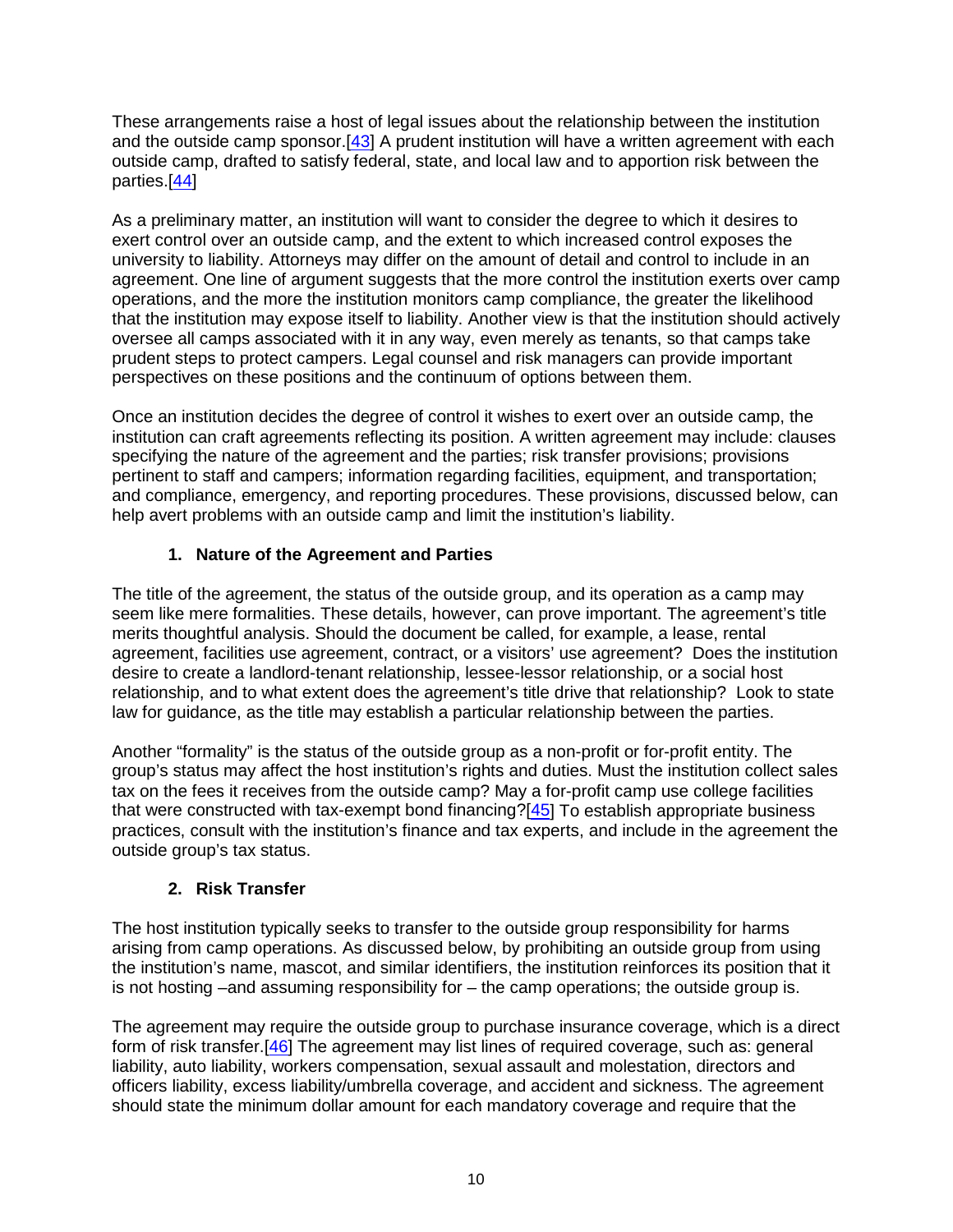institution be named as an additional insured. The outside camp should furnish certificates of insurance no later than a specified number of business days before camp begins.[\[47\]](#page-18-9) The institution's risk manager can provide further guidance on insurance types, limits, and arrangements. State law may affect the insurance that camps must obtain.

Indemnification provisions in the agreement also transfer risk and liability. The host institution may incorporate a general indemnification provision in favor of the institution and all its trustees, employees, and agents. Indemnification for specific functions can also be valuable. These might include the use of facilities, food services, incidental medical care, premises security, and similar functions. Note, though, that if the outside group is a public entity, it may be legally barred from indemnifying the institution or others.

## <span id="page-10-0"></span>**3. Reputational Risk and Imputed Control**

An outside camp's use of institutional names and trademarks can create risk. Key elements include team names, mascots, and logos. Institutions may wish to address these in the agreement. Some institutions allow an outside camp to use a name such as "Bobby Big's Baseball Camp at Oakleaf College." Others forbid any use of the institution's name except in directions to the camp location. The agreement should address both the outside camp's print and electronic materials. Misuse of even a single logo may create problems.

An outside camp's use of the institutional name and other identifiers can generate a misimpression that the institution bears responsibility for camp activities. A legal guardian looking at an outside camp's advertising, for example, might conclude that the institution is involved with running the camp. Broadly speaking, "[t]he concern is these logos could potentially lead website visitors to believe these programs are sponsored by the University, when they are not, and could potentially lead to further liability for the University in the case of any incidents."[\[48\]](#page-19-0) To monitor contract compliance and police their trademarks, colleges and universities might audit the print and electronic materials of outside camps.

## <span id="page-10-1"></span>**4. Staff and Campers**

The agreement may establish requirements for camp staff. Issues include hiring and selection processes, camper-staff ratios, training, supervision, and behavioral expectations.

The host institution typically requires the outside camp to follow some basic requirements. One is for all staff and volunteers to have undergone recent criminal background checks, something that state law often requires. This can take the form of a representation and warranty that, for all the group's employees and volunteers (and employees and volunteers of any sub-contractors) who enter campus facilities for purposes related to the camp, the group has conducted a background check within a specified time period and assumes all responsibility for the quality of the background check. Another contractual requirement might be that the outside camp complies with any applicable state laws governing those who work with minors. The agreement may also include language obliging the outside camp to obtain all necessary releases and approvals for minors (including for medical issues) from parents and guardians.

The agreement could usefully set limits on the total size of the outside group. The institution may wish to require minimum staffing ratios of adults to minors. Staffing expectations may vary based on factors such as the nature of the camp, age and capacity of the campers, and age and capacity of the staff. The American Camp Association's staffing ratios are a common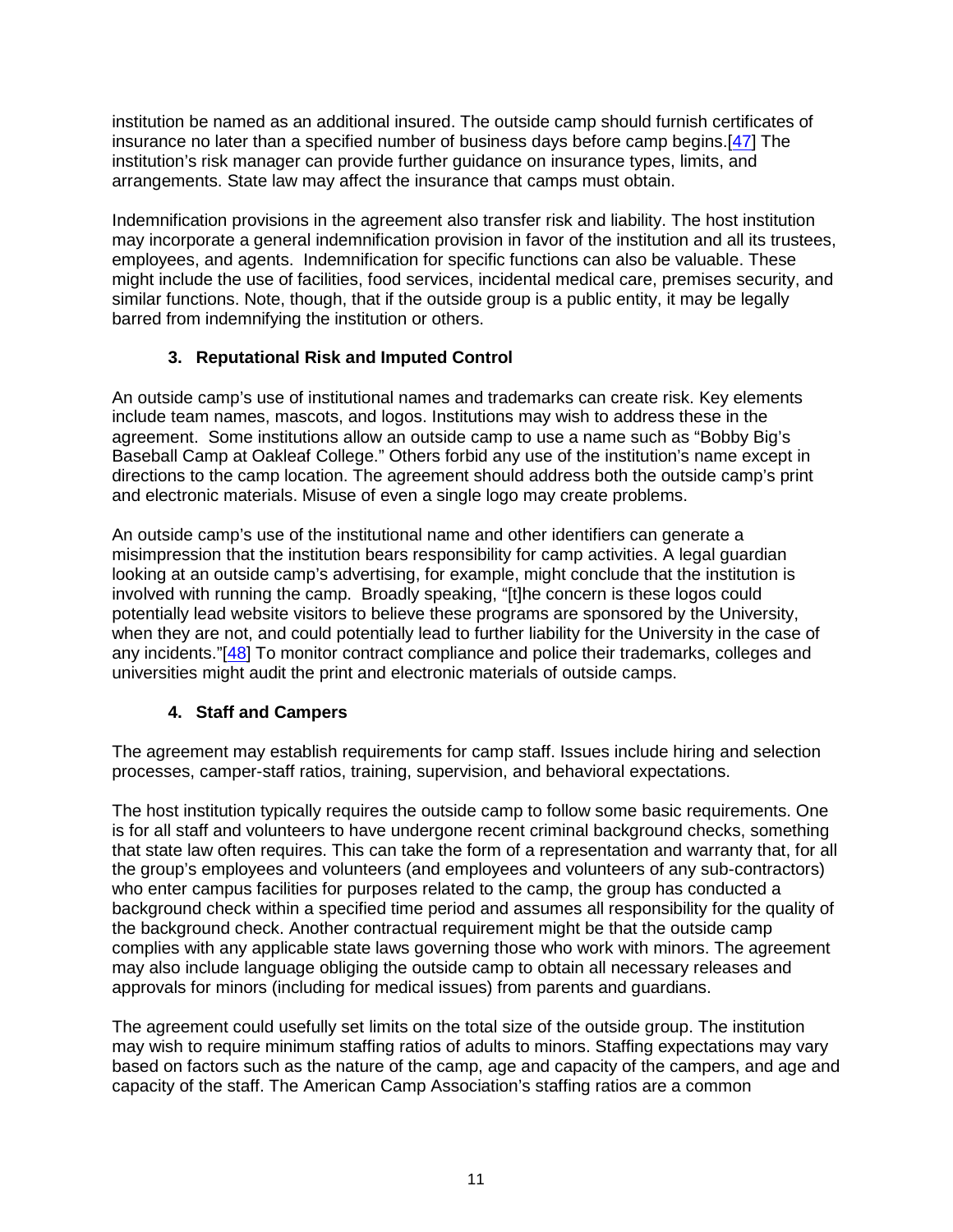<span id="page-11-0"></span>benchmark.[\[49\]](#page-19-1) If state or local law mandates certain ratios, the agreement may require more supervision, but not less, than the legal minimums.

The institution might require the outside camp to conduct mandatory pre-camp orientation for all of its staff and volunteers. The orientation might cover topics similar to those suggested above for institutionally-sponsored camps. Similarly, the agreement might obligate the outside camp to orient its campers to some or all of the topics discussed above for campers.

<span id="page-11-1"></span>The agreement could include a representation that the outside camp will transport campers only in accordance with federal and state requirements and, if desired, American Camp Association transportation standards.[\[50\]](#page-19-2)

As noted above, it is prudent to determine in advance the control, if any, the institution wishes to have over an outside camp. More generally, seek the advice of counsel and a risk manager on the potential benefits and drawbacks of retaining institutional control over an outside camp's personnel, operations, and campers.

## <span id="page-11-2"></span>**5. Facilities, Equipment, and Transportation**

A solid agreement will include details about the exact campus facilities that the outside group may access, as well as equipment and other services the institution will furnish. Provide in the agreement a revocable permit to use designated facilities. Include not only the major element, "Smith Pool," but also relevant ancillary locations such as locker rooms, parking lots, restrooms, athletic fields, dining halls, or student health clinics.[\[51\]](#page-19-3)

Describe any equipment, services, and staff the institution agrees to provide. Equipment might range from climbing wall gear to sensitive laboratory devices. Decide whether the outside group's personnel should have any special qualifications or training to use the institution's equipment. If the group may be relying on any institutional safety devices, for example lightning detectors near athletic fields, state the nature of the equipment and any limitations.

A host institution may decide to provide an outside camp with services such as lifeguarding, security, regularly-scheduled campus shuttle buses, food services, janitorial services, or health services. The agreement might explicitly identify the services, explain their availability in terms of time, quantity, and quality, identify the unit head responsible for providing each service, and explain how the outside group might raise any concerns about services. Note, however, that the more facilities and equipment the institution agrees to provide, the greater its potential exposure should a problem arise.

## <span id="page-11-3"></span>**6. Compliance, Emergencies, and Reporting**

The host institution may include in the agreement various expectations about the outside camp's compliance, emergency plans, and reporting.

The institution may wish to solicit assurance that the sponsor is complying with all legal requirements for operating a camp. State or local law may require the camp to obtain a license or permit. Consider requiring the outside group to provide copies of any required permits or licenses. Laws on camp licensing vary significantly by jurisdiction. The American Camp Association provides a helpful state-by-state overview.[\[52\]](#page-19-4)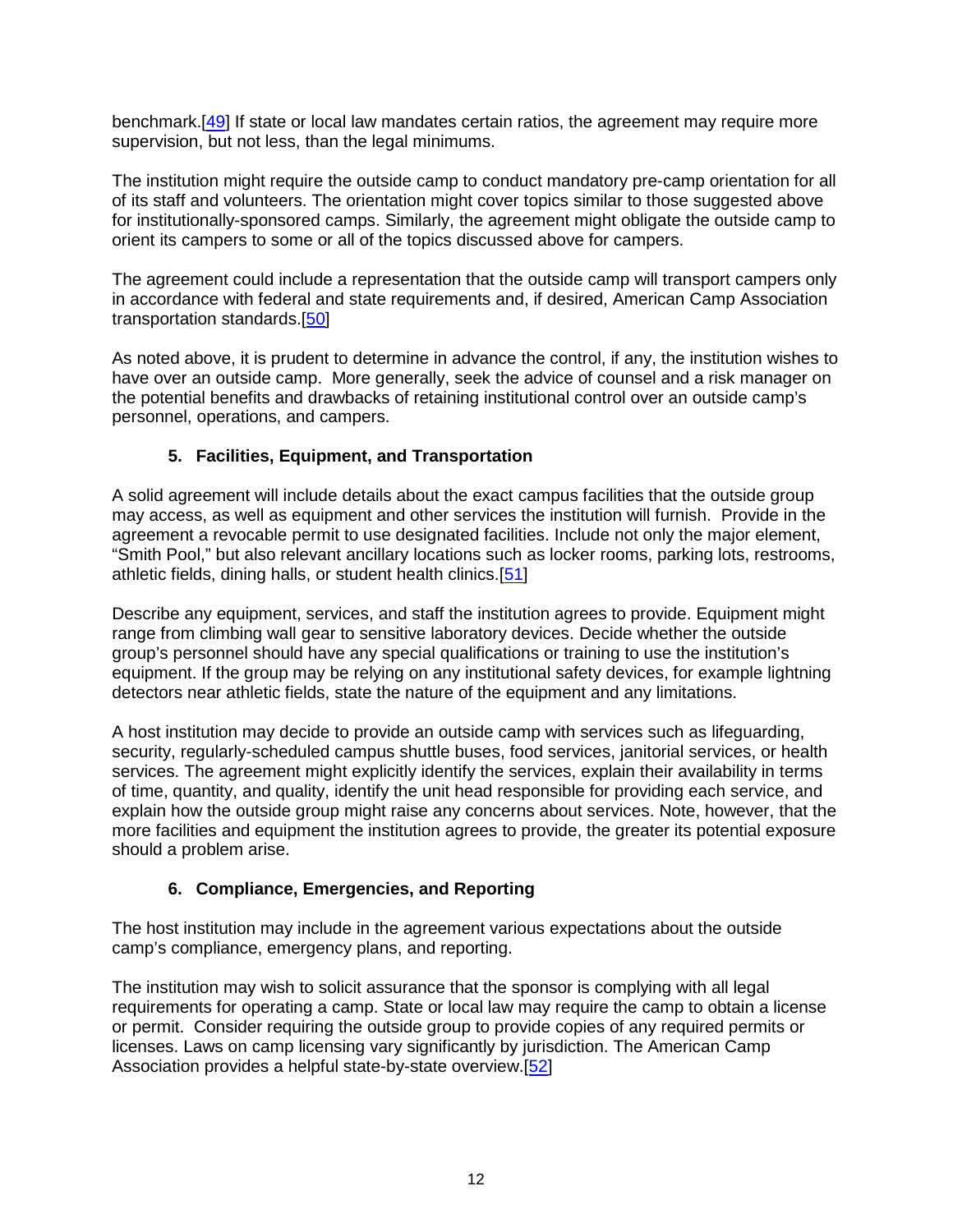Consider including an acknowledgement that the group has received a copy of the institution's child protection policy and agrees to abide by all of its terms, including its requirement that any suspected abuse or neglect be immediately reported as stated in the policy. Institutions should also consider what authority or responsibility, if any, the institution should exercise over abuse allegations involving the outside group's staff or campers. This is particularly important in the area of Title IX and sexual misconduct. Also consider providing copies of the institution's nondiscrimination policy, as well as other applicable policies, and obtain acknowledgement that the outside group received them and will comply with them.

Unexpected events may arise, ranging from weather-related emergencies to accidents, illness, or even death. The agreement may describe how, if at all, the institution will participate in responding to various contingencies. At a minimum, the institution might require the outside group to share contact information, day and night, for a responsible administrator from the group. If the camp operates overnight in campus facilities, having contact information for all onduty overnight staff could also be valuable.

Imagine that a widespread disaster occurs while an outside camp is using campus facilities. One option for response would be to leave the outside camp, including its young campers, to its own devices. Another option would be to integrate the group fully into the institution's response plans. Options between these two extremes also exist. Consider the need for access to emergency contact information for each camper. The agreement might obligate the outside group to have emergency contact information available on-site at all times and to share it with the institution upon request. An alternative, if desired, could be to require the outside group to provide campers' emergency contact information in advance to the institution. A parallel obligation could apply to emergency contacts for each employee and volunteer.

Crime reporting is important for Clery Act compliance. An institution must include in its Clery Annual Security Report all relevant crimes occurring in Clery-covered locations, regardless of the identities of the alleged victim or perpetrator. Even if a crime involves a non-institutional camper, staff member, or volunteer, the institution needs the information to include in its Clery report. Hence, the agreement should require the outside group to provide same-day reports of major events that may trigger the institution's obligation to issue a timely warning or record Clery data. An institution may wish to broaden that requirement and oblige the outside camp to notify it of other major events such as hospitalizations and of actual or alleged bullying, harassment, or assault.

<span id="page-12-0"></span>To the extent permitted by law, the parties may wish to incorporate a number of other provisions into the agreement including audit requirements (policies, plans, finances, and trademarks), NCAA compliance provisions (for athletics camps),[\[53\]](#page-19-5) and end-of-camp summaries.

Consider these elements in drafting agreements with outside camp groups. Omit points that do not apply, adapt ones that do, and add your own ideas to fit your institution's unique circumstances and its legal environment.

## **CONCLUSION:**

Camps provide youth with memorable recreational, academic, and enrichment experiences. Appropriate operational controls, forms, and agreements enhance the prospect that the memories will be positive for both campers and the institution.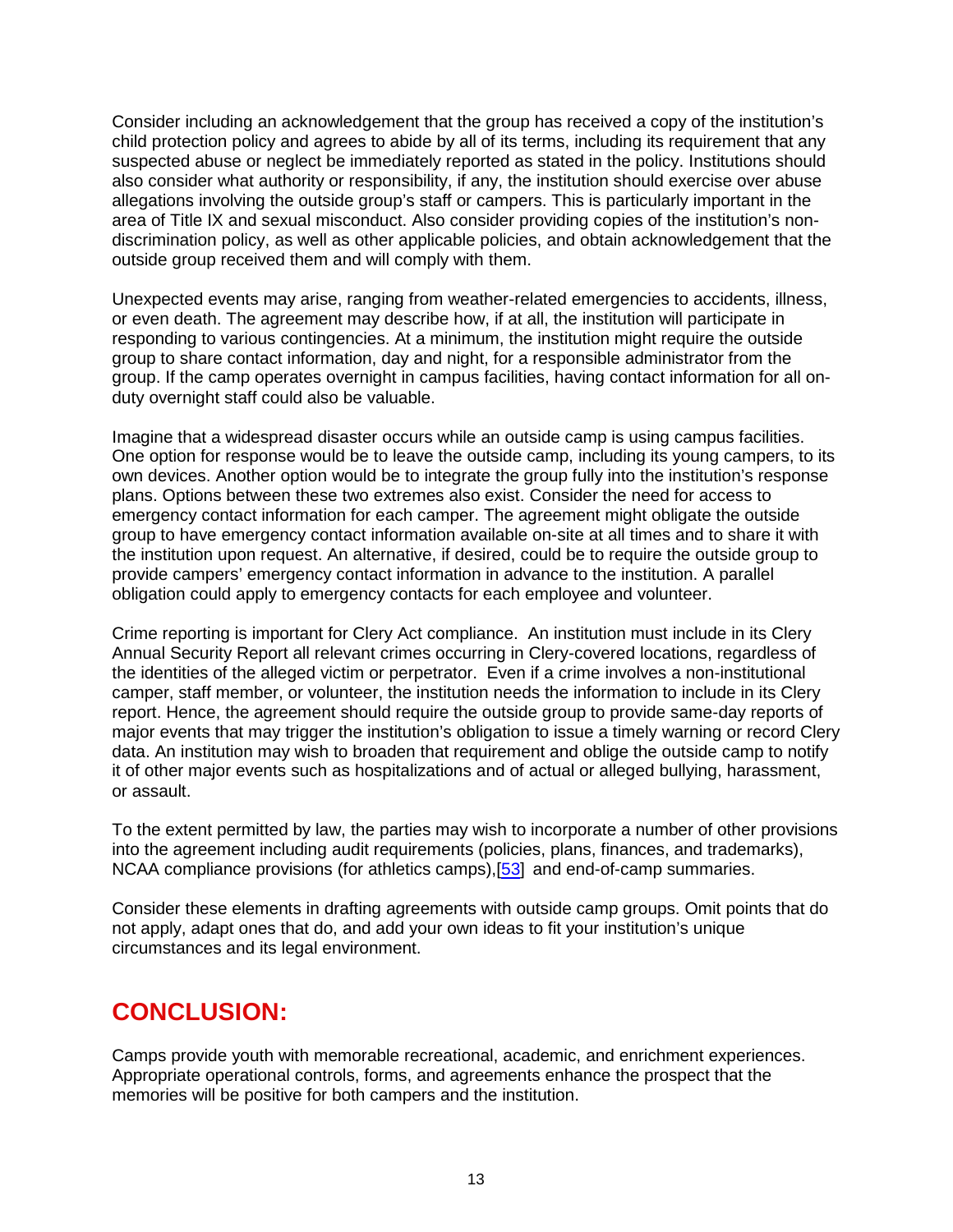## **RESOURCES:**

To find sample institutional forms, type into the Google search box a phrase such as *rental contract camp*, followed by *site:.edu*. The search box would read *rental contract camp site:.edu*. The last string restricts the search just to .edu domains. This search, and similar ones for camp waiver forms, photo releases, camp policies, and other topics covered here, yield many useful results.

American Camp Association. *See* especially recommended staffing ratios, state-by-state guide to camp regulation, and camp accreditation standards. [www.acacamps.org](http://www.acacamps.org/)

Arthur J. Gallagher & Co., Managing the Risk of Minors on Campus, 2012 [www.ajg.com/media/738585/ManagingRiskMinorsPaper.pdf](http://www.ajg.com/media/738585/ManagingRiskMinorsPaper.pdf)

Best Practices for Hosting Youth Camps on Campus, Marsh Risk Consulting, June 2005 [www.ucop.edu/risk-services/\\_files/pubs/appendix\\_e.pdf](http://www.ucop.edu/risk-services/_files/pubs/appendix_e.pdf)

Boy Scouts of America Scouting Safety [www.scouting.org/scoutsource/HealthandSafety.aspx](http://www.scouting.org/scoutsource/HealthandSafety.aspx) Youth Protection [www.scouting.org/scoutsource/Scouting/Training/YouthProtection.aspx](http://www.scouting.org/scoutsource/Scouting/Training/YouthProtection.aspx) 

Camp Safety, State of New York Department of Health [www.health.ny.gov/publications/3601.pdf](http://www.health.ny.gov/publications/3601.pdf)

Child Welfare Information Gateway, maintained by the U.S. Department of Health & Human Services. *See* especially the state-by-state guide on reporting child abuse and neglect. [www.childwelfare.gov/](http://www.childwelfare.gov/)

Darkness To Light Offers a free app and low-cost online training on preventing child sexual abuse. [http://www.d2l.org](http://www.d2l.org/)

Girl Scouts, Volunteer Safety [www.girlscouts.org/en/adults/volunteer/safety.html](http://www.girlscouts.org/en/adults/volunteer/safety.html)

Greenberg, Martin A. and Ryan M. Session, "Summer Camps: A Coach's Primer." Marquette University Law School. Undated. Available at [https://law.marquette.edu/assets/sports](https://law.marquette.edu/assets/sports-law/pdf/summercamo.pdf)[law/pdf/summercamo.pdf.](https://law.marquette.edu/assets/sports-law/pdf/summercamo.pdf)

Hanover Insurance Group Online training on child abuse prevention and mandated reporting. Free. [http://www.hanover.com/risksolutions/education.html#series](http://www.hanover.com/risksolutions/education.html%23series)

"Liability of youth camp, its agents or employees, or of scouting leader or organization, for injury to child participant in program," 88 A.L.R.3d 1236 (Originally published in 1978)

NACUA Legal Reference Service, [Resource Page on Minors.](https://www.nacua.org/resource-library/resources-by-topic/students/minors-on-campus) Includes, among other items, 1997 conference outline by Professor Robert Bickel on tort liability for minors on campus.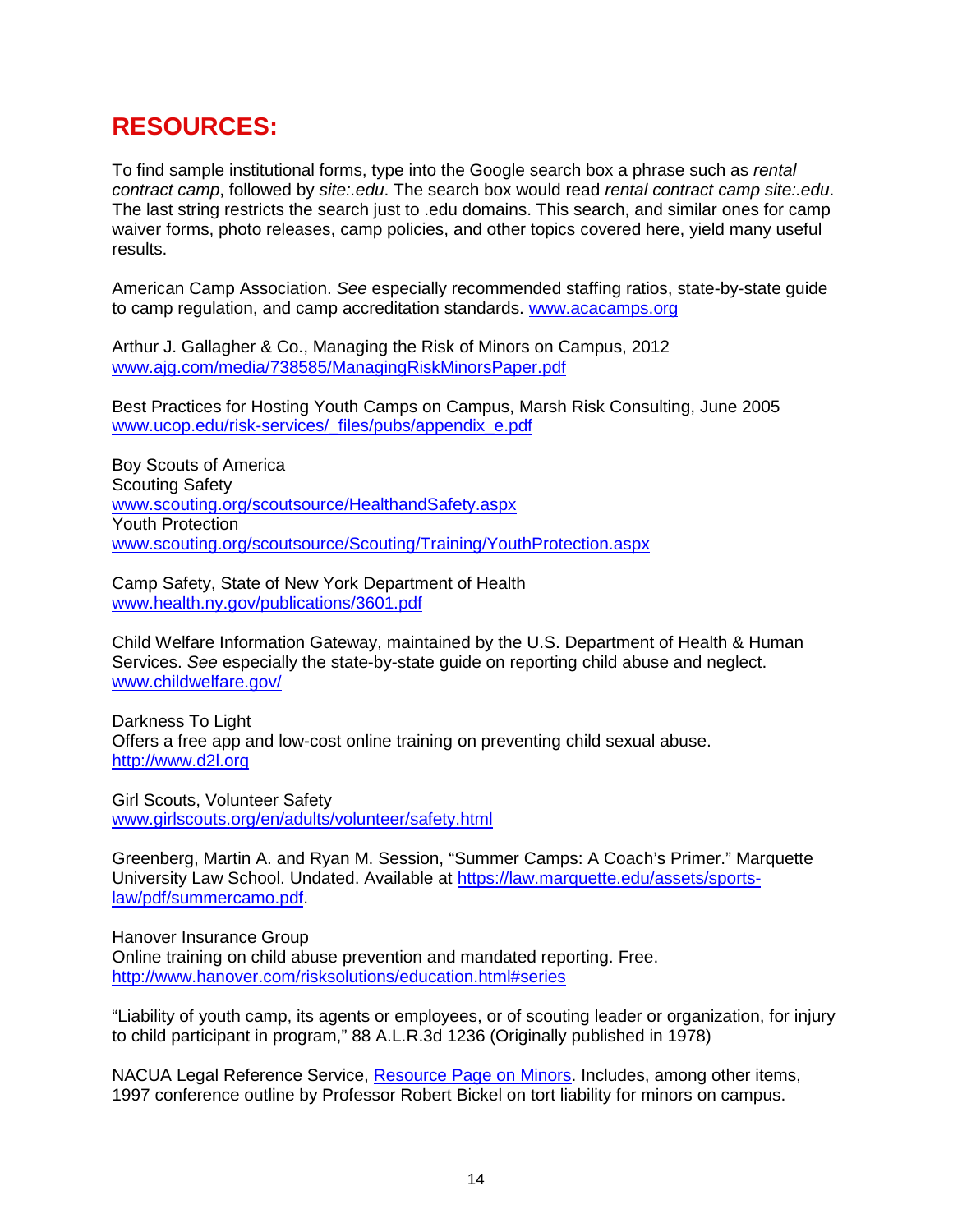NACUA members only. https://www.nacua.org/resource-library/resources-bytopic/students/minors-on-campus

National Center for Missing and Exploited Children Missing child resources include "Team Adam" and "Code Adam" for law enforcement [http://www.missingkids.org/en\\_US/publications/NC162.pdf](http://www.missingkids.org/en_US/publications/NC162.pdf)

National Center for Prosecuting Child Abuse <http://www.ndaa.org/ncpca.html>

Saul, Janet and Natalie Audage, Preventing Child Sexual Abuse Within Youth-serving Organizations: Getting Started on Policies and Procedures. Centers for Disease Control, 2007. [www.cdc.gov/ViolencePrevention/pdf/PreventingChildSexualAbuse-a.pdf](http://www.cdc.gov/ViolencePrevention/pdf/PreventingChildSexualAbuse-a.pdf)

The Redwoods Group Free camp safety resources and forms. <http://www.redwoodsgroup.com/safety-resources/>

University of California 4-H Safety Manual <http://safety.ucanr.edu/files/3067.pdf>

Youth Athletes: Sports Programs' Guidance, Practices, and Policies to Help Prevent and Respond to Sexual Abuse, U.S. Government Accountability Office. May 2015. [www.gao.gov/products/GAO-15-418](http://www.gao.gov/products/GAO-15-418)

Youth Protection Network for Higher Education [https://groups.google.com/forum/?hl=en#!forum/youthprotectionnetwork](https://groups.google.com/forum/?hl=en%23!forum/youthprotectionnetwork)

# **ENDNOTES:**

<span id="page-14-0"></span>[\[1\]](#page-0-0) Ann H. Franke is a NACUA Fellow and president of Wise Results LLC. She specializes in solving legal and risk management challenges facing colleges and universities. She serves institutions nationwide. On a pro bono basis, she founded the Youth Protection Network for Higher Education. Scott Z. Goldschmidt is the Associate General Counsel at The Catholic University of America.

<span id="page-14-1"></span>Ms. Franke and Mr. Goldschmidt gratefully acknowledge the generous assistance of the NACUA staff and members who contributed to development of this note.

[\[2\]](#page-0-1) While this Note offers general ideas for consideration, it is important to assess the many areas of the law, such as tort law, criminal law, and employment law, that touch camps at an institution. In addition, some states have extensive regulatory requirements for camps at colleges and universities. Also bear in mind that forms, agreements, and operational controls need to reflect specific legal requirements applicable to the institution, including state and local laws. *See generally,* Ann H. Franke, Lucy A. Singer & Julie D. Vannatta, "School's Out: Are You Ready For Summer Camps?" (NACUA Annual Conference 2015), [http://www.nacua.org/docs/default-source/legacy-](http://www.nacua.org/docs/default-source/legacy-doc/conference/june2015/02f_15_6_13.pdf?sfvrsn=6)

[doc/conference/june2015/02f\\_15\\_6\\_13.pdf?sfvrsn=6](http://www.nacua.org/docs/default-source/legacy-doc/conference/june2015/02f_15_6_13.pdf?sfvrsn=6) (discussing general legal issues relating to summer camps); Lucy A. Singer, "Youth on Campus" (NACUA Annual Conference 2010), [http://www](http://www-local.legal.uillinois.edu/nacua10/presentations/8F_handout.pdf)[local.legal.uillinois.edu/nacua10/presentations/8F\\_handout.pdf](http://www-local.legal.uillinois.edu/nacua10/presentations/8F_handout.pdf) (discussing risk and best practices for minors on campus); Annotation, *Liability of youth camp, its agents or employees, or of scouting leader or organization, for injury to child participant in program*, 88 A.L.R.3d 1236 (1978). For tort law, see, e.g., SHEILA TRICE BELL, CHILDREN ON CAMPUS: LEGAL IMPLICATIONS OF CHILDREN'S PRESENCE AND ACTIVITY ON CAMPUS (Feb. 18, 2013)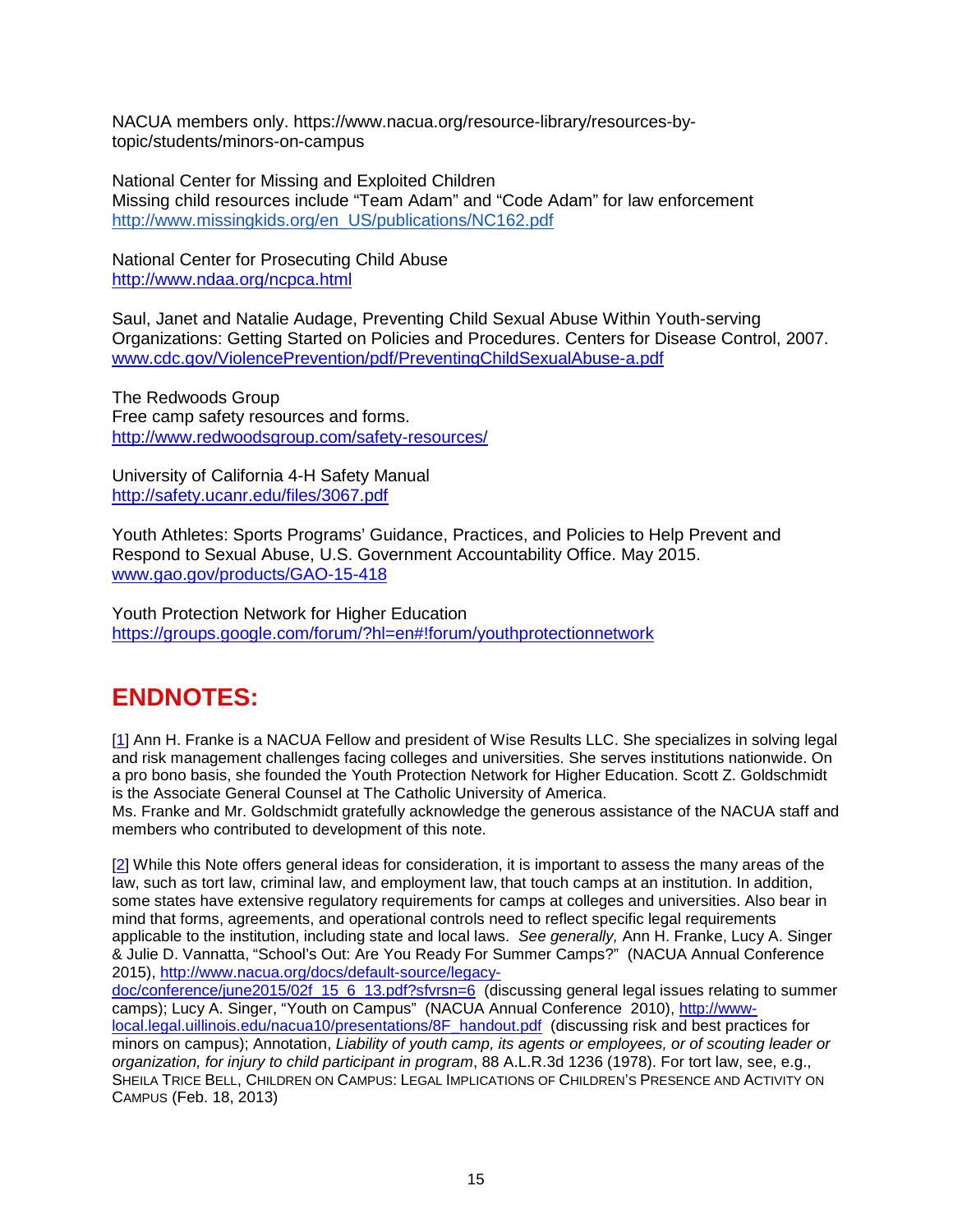<http://www.stetson.edu/law/conferences/highered/archive/2003/ChildrenonCampusLegalImplications.pdf> (discussing liability for negligence when minors are on an institution's campus). For criminal law, see, e.g.*,* CHILD'S BUREAU, U.S. DEPT. OF HEALTH AND HUMAN SERVS., MANDATORY REPORTERS OF CHILD ABUSE AND NEGLECT (Aug. 2015),<https://www.childwelfare.gov/pubPDFs/manda.pdf>(providing a nationwide survey on mandatory reporter and other child welfare laws). For employment law, see, e.g.*,* Jake Rubenstein et al., "Show Me More Money: Continuing FLSA Issues on Campus" (NACUA Annual Conference 2014), [http://www.nacua.org/docs/default-source/legacy-doc/conference/june2014/08d\\_14-](http://www.nacua.org/docs/default-source/legacy-doc/conference/june2014/08d_14-06-60.pdf) [06-60.pdf](http://www.nacua.org/docs/default-source/legacy-doc/conference/june2014/08d_14-06-60.pdf) (providing an overview of employment law issues for an institution).

<span id="page-15-0"></span>[\[3\]](#page-1-0) AM. CAMP ASS'N, STANDARDS AT A GLANCE, 2012 EDITION 6 (last updated Jan. 2016), [http://www.acacamps.org/sites/default/files/resource\\_library/accreditation/Revised%201\\_16%202016-](http://www.acacamps.org/sites/default/files/resource_library/accreditation/Revised%201_16%202016-Standards_at_a_Glance_.pdf) Standards at a Glance .pdf .

<span id="page-15-1"></span>[\[4\]](#page-1-1) Some institutions question the value of conducting criminal background checks on minors and young adults, while others find FBI fingerprint checks to be useful for these populations. Checking student conduct records for enrolled students might be a complement or an alternative, if consistent with relevant laws and policies.

<span id="page-15-2"></span>[\[5\]](#page-1-2) OFFICE OF JUVENILE JUSTICE AND DELINQUENCY PREVENTION, U.S. DEP'T OF JUSTICE, GUIDELINES FOR THE SCREENING OF PERSONS WORKING WITH CHILDREN, THE ELDERLY, AND INDIVIDUALS WITH DISABILITIES IN NEED OF SUPPORT, at iii, 14 (1998),<https://www.ncjrs.gov/pdffiles/167248.pdf> ("The guidelines do not mandate criminal record checks for all care providers but do present advice on establishing a policy that provides an appropriate level of screening based upon specific situations.")

<span id="page-15-3"></span>[\[6\]](#page-1-3) For a 50-state survey on state laws and regulations, see *State Laws and Regulations*, AM. CAMP ASS'N, <http://www.acacamps.org/resource-library/state-laws-regulations> (last visited Feb. 1, 2017).

<span id="page-15-4"></span>[\[7\]](#page-1-4) NATIONAL SEX OFFENDER REGISTRY DATABASE,<https://www.nsopw.gov/> (last visited Feb. 1, 2017)). For ACA accreditation standards, see AM. CAMP ASS'N, *supra* note 2, at 6 .

<span id="page-15-5"></span>[\[8\]](#page-2-0) *See, e.g.,* Bob Ditter, *In the Trenches: A Counselor's Good Judgment*, CAMPING MAG. (July 2014), <http://www.acacamps.org/resource-library/articles/trenches-counselor%E2%80%99s-good-judgment>

<span id="page-15-6"></span>[\[9\]](#page-2-1) For fuller discussion of training, see CTRS. FOR DISEASE CONTROL & PREVENTION, U.S. DEP'T OF HEALTH AND HUMAN SERVS., PREVENTING CHILD SEXUAL ABUSE WITHIN YOUTH-SERVING ORGANIZATIONS: GETTING STARTED ON POLICIES AND PROCEDURES22-28 (2007), [https://www.cdc.gov/violenceprevention/pdf/preventingchildsexualabuse-a.pdf.](https://www.cdc.gov/violenceprevention/pdf/preventingchildsexualabuse-a.pdf)

<span id="page-15-7"></span>[\[10\]](#page-2-2) Behavioral expectations might cover how to address camper misconduct; prohibitions on tobacco products, alcohol, illicit drugs, sexual activity, sexual comments, sexual jokes, and sexually explicit material; and an admonition to remove a child immediately from any dangerous situation.

<span id="page-15-8"></span>[\[11\]](#page-3-0) ANN FRANKE, NAT'L CTR. FOR CAMPUS PUB. SAFETY, PLANNING FOR THE SAFETY OF MINORS: ROUTINE AND EMERGENCY SITUATIONS 8-9 (May 17, 2016), [www.nccpsafety.org/assets/files/misc/Resource\\_Materials\\_Youth\\_Protection.pdf.](http://www.nccpsafety.org/assets/files/misc/Resource_Materials_Youth_Protection.pdf)

<span id="page-15-9"></span>[\[12\]](#page-3-1) *See* Children's Bureau, U.S Dep't of Health & Human Servs., *State Statutes Search*, [www.childwelfare.gov/topics/systemwide/laws-policies/state/](http://www.childwelfare.gov/topics/systemwide/laws-policies/state/) (last visited Feb. 1, 2017).

<span id="page-15-11"></span><span id="page-15-10"></span>[\[13\]](#page-3-2) An institution might, for example, require anyone with a concern about potential child abuse or neglect to report the matter internally. Such a policy needs to explain the sequence of reporting. Should the individual first notify the government and then the institution? This approach has the advantage of erecting no barriers to prompt reporting to child welfare authorities. If notice goes first to the institution, administrators may be able to provide support and assistance, yet the risk of delay arises.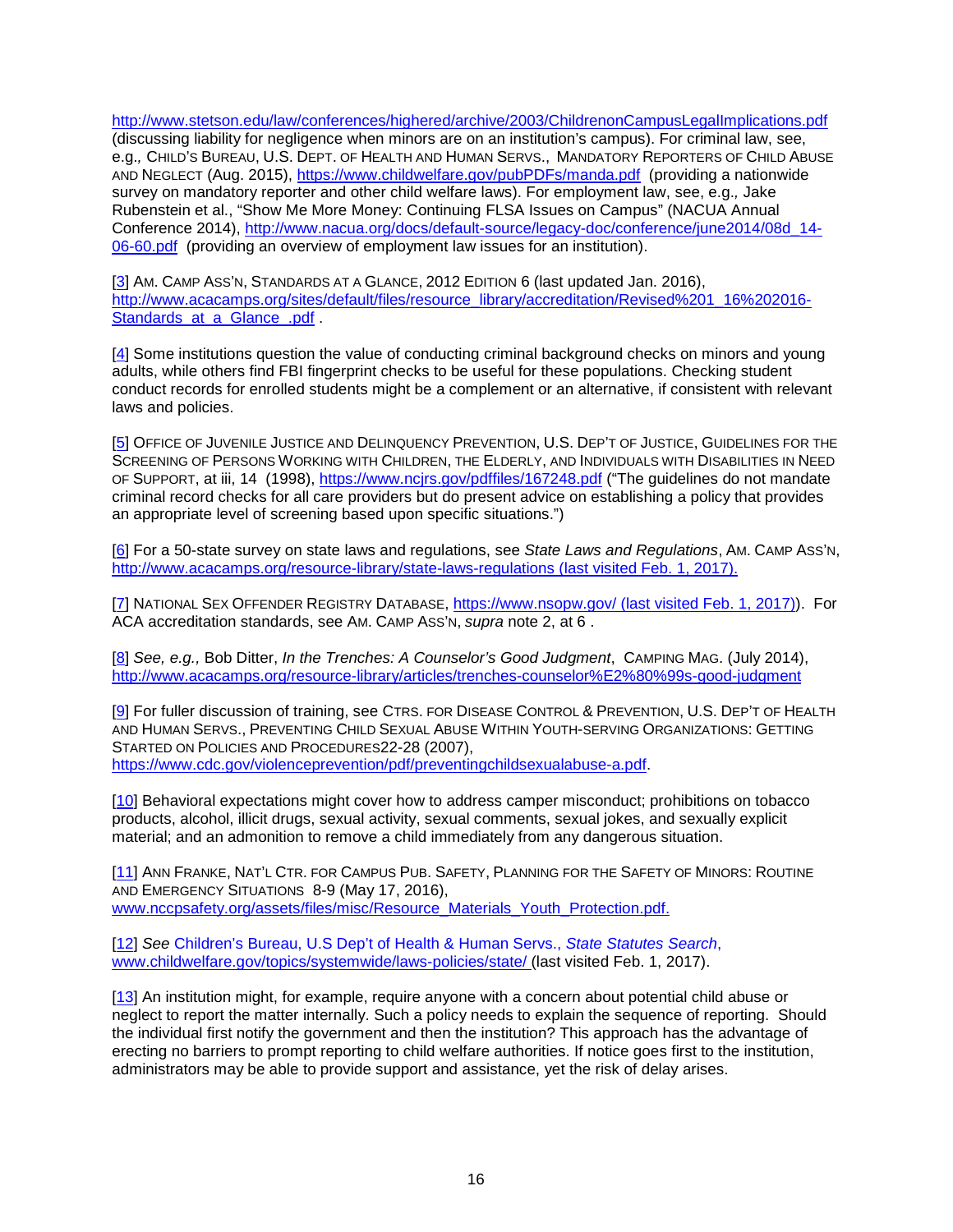[\[14\]](#page-3-3) *See* CHILDREN'S BUREAU, U.S. DEP'T OF HEALTH & HUMAN SERVS., CHILD MALTREATMENT 26 (2014), <http://www.acf.hhs.gov/sites/default/files/cb/cm2014.pdf> (noting that, in 2014, one or both parents maltreated over 91% of child abuse victims, while non-parents maltreated only 13% of victims).

<span id="page-16-0"></span>[\[15\]](#page-3-4) An adult may indicate that he or she was abused as a child yet does not currently wish to notify state authorities. In this complex situation, the institution should seek guidance from qualified legal and child protection experts to understand its obligations to this individual and to potential future victims of the alleged abuser.

<span id="page-16-1"></span>[\[16\]](#page-3-5) At a public university, would a child dismissed from camp be entitled to any due process? In the typical scenario, the camper is not enrolled at the institution and the camp is a voluntary, short-term program. Under these conditions, the deprivation is arguably minor and due process requirements would be minimal or even non-existent. Some camps, such as 4H programs, may voluntarily offer pre- or postdismissal procedures to campers. The due process analysis becomes more complex if, for example, the university runs a K-12 school and the child's removal from camp affects his or her school standing.

<span id="page-16-2"></span>[\[17\]](#page-4-0) If a camp may dismiss a participant at any time and without refund for behavioral problems, written notice of this rule should be provided to the parent or guardian prior to the start of the camp.

<span id="page-16-3"></span>[\[18\]](#page-4-1) *Chavez v. City of Santa Fe Springs*, No. B226634LEXIS 9462 (Cal. Ct. App., Dec. 9, 2011[\)\(reversing](http://(reversing/) summary judgment in a case where parents of campers who were injured while unsupervised claimed to have been defrauded by the camp, which assured them that campers would be supervised at all times).

<span id="page-16-4"></span>[\[19\]](#page-4-2) AM. CAMP ASS'N, STANDARDS-AT-A-GLANCE, 2012 EDITION 9 (updated Jan. 2016), [http://www.acacamps.org/sites/default/files/resource\\_library/accreditation/Revised%201\\_16%202016-](http://www.acacamps.org/sites/default/files/resource_library/accreditation/Revised%201_16%202016-Standards_at_a_Glance_.pdf) Standards at a Glance .pdf .

<span id="page-16-5"></span>[\[20\]](#page-5-0) The National Center for the Prosecution of Child Abuse has state-by-state guides to statutes of limitations for civil and criminal claims of child abuse. *See* NAT'L DIST. ATTORNEYS ASS'N, STATE STATUTES OF LIMITATIONS FOR PROSECUTION OF OFFENSES AGAINST CHILDREN (last updated Aug. 2012), [http://www.ndaa.org/pdf/Statute%20of%20Limitations%20for%20Prosecution%20of%20Offenses%20Aga](http://www.ndaa.org/pdf/Statute%20of%20Limitations%20for%20Prosecution%20of%20Offenses%20Against%20Children%202012.pdf) [inst%20Children%202012.pdf;](http://www.ndaa.org/pdf/Statute%20of%20Limitations%20for%20Prosecution%20of%20Offenses%20Against%20Children%202012.pdf) NAT'L DIST. ATTORNEYS ASS'N, STATE STATUTES OF LIMITATION FOR CIVIL ACTION FOR OFFENSES AGAINST CHILDREN COMPILATION (last updated May 2013), [http://www.ndaa.org/pdf/Statutes%20of%20Limitations%20for%20Civil%20Actions%20for%20Offenses%](http://www.ndaa.org/pdf/Statutes%20of%20Limitations%20for%20Civil%20Actions%20for%20Offenses%20Against%20Children%20(2013%20Update).pdf) [20Against%20Children%20\(2013%20Update\).pdf](http://www.ndaa.org/pdf/Statutes%20of%20Limitations%20for%20Civil%20Actions%20for%20Offenses%20Against%20Children%20(2013%20Update).pdf) .

<span id="page-16-6"></span>[\[21\]](#page-5-1) Online waiver retention services such as SmartWaiver, WaiverForever, and WaiverSaver may offer a partial model for consideration.

<span id="page-16-7"></span>[\[22\]](#page-5-2) Youth who are, for example, married, in military service, emancipated from parents, or seeking certain forms of healthcare may have legal capacity to enter into contracts.

<span id="page-16-8"></span>[\[23\]](#page-5-3) *See* Franke et al., *supra* note 1, at 21; Singer, *supra* note 1, at 9.

<span id="page-16-9"></span>[\[24\]](#page-5-4) Franke et al., *supra* note 1, at 21-24.

<span id="page-16-10"></span>[\[25\]](#page-5-5) *See, e.g., Iadevaia v. Aetna Bridge Co.*, 389 A.2d 1246, 1249 (R.I. 1978) (explaining that the doctrine of Assumption of Risk is subjective and based on what a particular plaintiff knew and appreciated); *see also Juvenalis v. Dist. of Columbia*, 955 A.2d 187, 193 (D.C. 2008) ("[A]ssumption of risk is found when a plaintiff 'elects to proceed in the face of a known danger,' and thus is regarded as 'having consciously relieved the defendant of any duty' that he otherwise owed to a plaintiff . . . . 'Being under no duty, the defendant may not be charged with negligence'" (citations omitted)).

<span id="page-16-11"></span>[\[26\]](#page-5-6) Some jurisdictions permit a minor to assume risk by conduct. *See Kane v. Landscape Structures, Inc.*, [709 S.E.2d 876, 879 \(Ga. App. 2011\)](http://www.lexisnexis.com.proxycu.wrlc.org/lnacui2api/mungo/lexseestat.do?bct=A&risb=21_T24317064957&homeCsi=6289&A=0.16519469670254572&urlEnc=ISO-8859-1&&citeString=309%20Ga.%20App.%2014,%2017&countryCode=USA) ("Although the law does not expect children always to appreciate dangers to the same extent as adults, the Georgia courts have recognized that children as old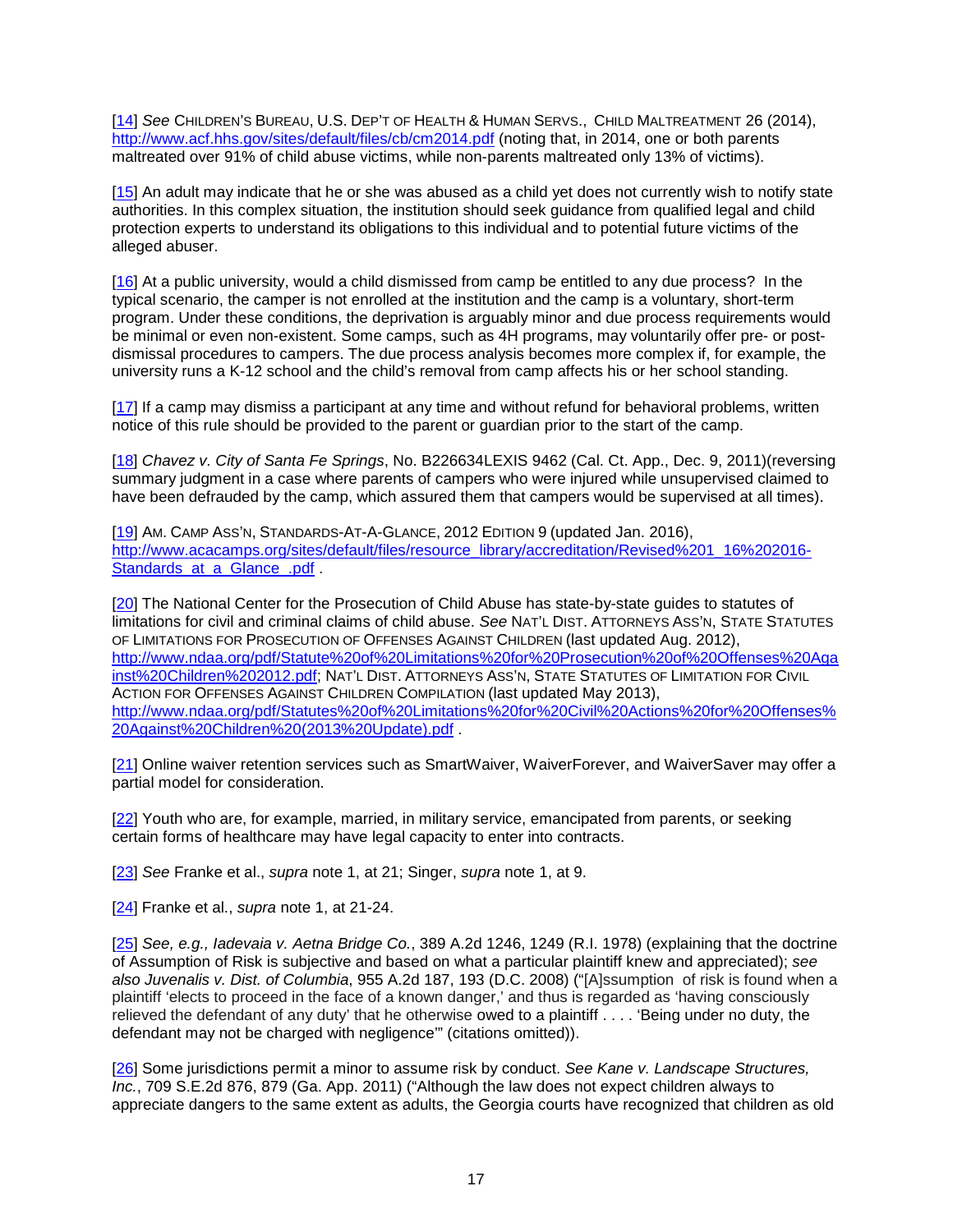as [nine] are quite capable of appreciating certain obvious dangers."). As stated above, however, a minor may not have the capacity to agree to an Assumption of Risk clause pursuant to an agreement. It is therefore important for a minor's parent or guardian to accept the risks of participation on behalf of the minor by signing the agreement together with the minor.

<span id="page-17-0"></span>[\[27\]](#page-5-7) Some states may not recognize assumption of risk as a defense.

<span id="page-17-1"></span>[\[28\]](#page-6-0) *Exculpatory Clause*, BLACK'S LAW DICTIONARY 588 (7th ed. 1999). In addition, an exculpatory clause generally applies only to ordinary negligence, not to gross negligence or intentional acts. *See* WILSON ELSER, EXPRESS ASSUMPTION OF RISK/WAIVER/EXCULPATORY CLAUSES 50-STATE SURVEY (INCLUDING THE DISTRICT OF COLUMBIA) 2 (Oct. 2012),

[http://www.wilsonelser.com/writable/files/Legal\\_Analysis/wilsonelser\\_50-statesurvey\\_expresswaivers\\_10-](http://www.wilsonelser.com/writable/files/Legal_Analysis/wilsonelser_50-statesurvey_expresswaivers_10-2012.pdf) [2012.pdf](http://www.wilsonelser.com/writable/files/Legal_Analysis/wilsonelser_50-statesurvey_expresswaivers_10-2012.pdf) .

<span id="page-17-2"></span>[\[29\]](#page-6-1) WILSON ELSER, *supra* note 27, at 1.

<span id="page-17-3"></span>[\[30\]](#page-6-2) *Id. See, e.g., Doyle v. Bowdoin Coll.,* 403 A.2d 1206, 1208-09 (Me. 1979) ("[A] contractual provision should not be construed to permit an indemnitee to recover for his own negligence unless the court is firmly convinced that such an interpretation reflects the intention of the parties . . . . [The] mutual intention of the parties to this effect should appear with clarity from the face of the contract . . . . [S]uch indemnity agreements should not be extended to indemnify the indemnitee's own negligence unless the language is clear and unambiguous." (citations omitted)); *Provoncha v. Vt. Motocross Ass'n*, 974 A.2d 1261, 1264 (Vt. 2009) ("Exculpatory contracts are disfavored, and are subject to close judicial scrutiny; to be effective, such contracts must meet higher standards for clarity than other agreements, and must pass inspection for negative public policy implications."); *Gross v. Sweet*, 400 N.E.2d 306, 309 (N.Y. 1979) ("[U]nless the intention of the parties is expressed in unmistakable language, an exculpatory clause will not be deemed to insulate a party for his own negligent acts.").

<span id="page-17-4"></span>[\[31\]](#page-6-3) *See also,* Mary Ann Connell and Frederick G. Savage, *Releases: Is There Still a Place for Their Use by Colleges and Universities?,* 29 J. Coll. & Univ. L. 579, 617 (2003) ("[E]ven if a release may not exculpate a college or university from its own negligence, a clearly drafted release that sets forth in detail the risks inherent in the activity will inform the participant of the risks involved, provide evidence of the university's fulfillment of its duty to warn, serve as a written acknowledgement of the participant's understanding of and assumption of risks inherent in the activity, and, on occasion, act as a deterrent to suit.").

<span id="page-17-5"></span>[\[32\]](#page-6-4) 666 N.E.2d 87 (Ind. App. 1996).

<span id="page-17-6"></span>[\[33\]](#page-6-5) On the other hand, in *Munn v. Hotchkiss Sch.*, 795 F.3d 324 (2d Cir. 2015), a student and parents signed a written release yet still brought a lawsuit.

<span id="page-17-7"></span>[\[34\]](#page-6-6) Connell & Savage, *supra* note 30, at 579-80 n.5 ("An indemnity agreement is an insurance contract by which one party (the indemnitor) gives to the other party (the indemnitee) assurances that the indemnitor will compensate the indemnitee for any loss, damage, or liability sustained by the indemnitee arising from the risks specified in the agreement." (citations omitted)).

<span id="page-17-8"></span>[\[35\]](#page-7-0) 42 U.S.C. §§ 12101–17 (2012).

<span id="page-17-9"></span>[\[36\]](#page-7-1) 29 U.S.C. § 794 (2012).

<span id="page-17-10"></span>[\[37\]](#page-7-2) The Individuals with Disabilities Education Act, 20 U.S.C. §§ 1400 *et seq*., would not typically apply to a camp sponsored by a college or university. It focuses on free and appropriate public education at elementary and secondary schools for students with disabilities. It might apply in unusual circumstances such as, hypothetically, a curriculum-oriented camp affiliated with a K-12 school that is itself affiliated with the higher education institution.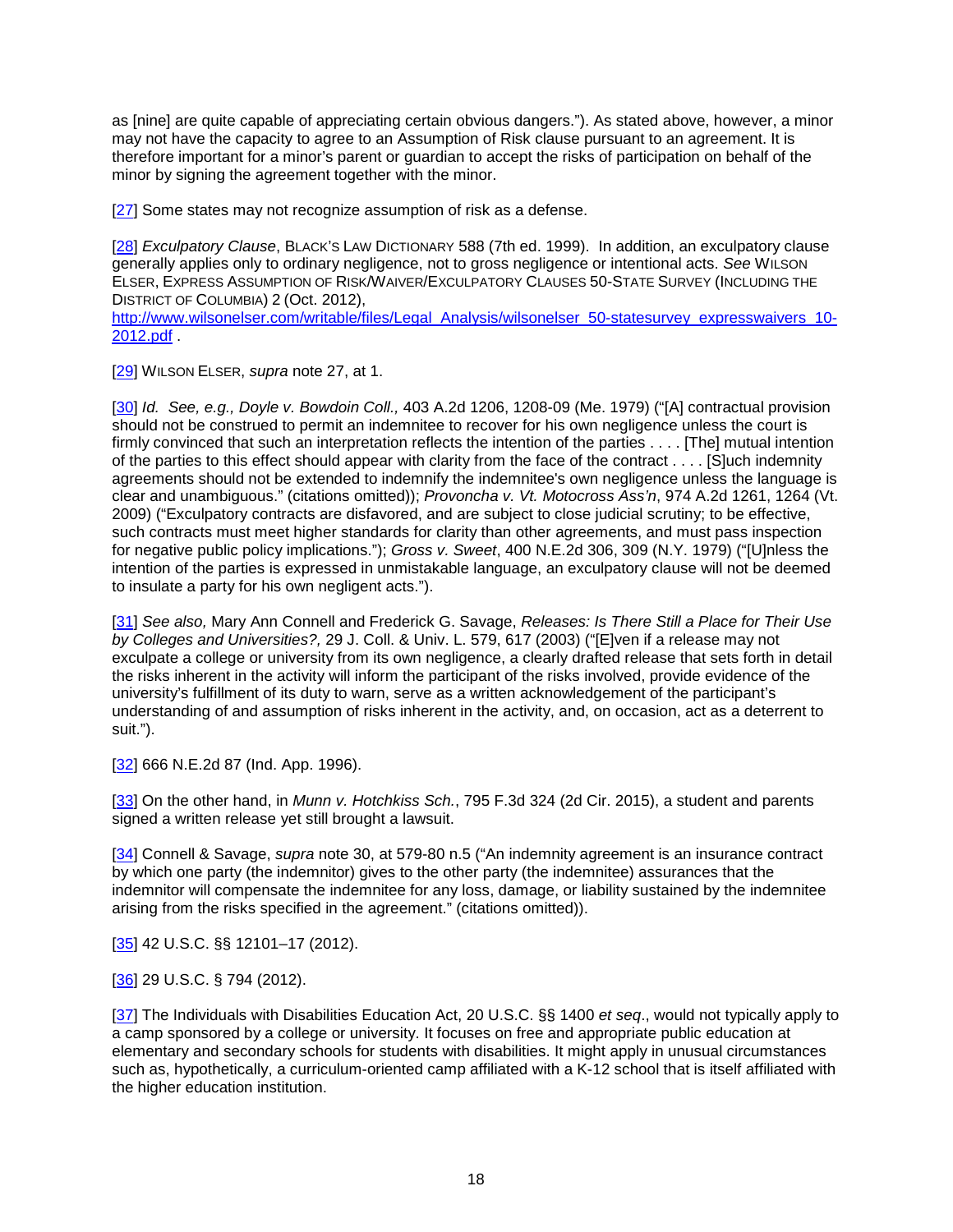<span id="page-18-0"></span>[\[38\]](#page-7-3) THE AMERICANS WITH DISABILITIES ACT: TITLE II TECHNICAL ASSISTANCE MANUAL, II-3.5300, <https://www.ada.gov/taman2.html> (last visited Feb. 1, 2017).

<span id="page-18-1"></span>[\[39\]](#page-7-4) Settlement Agreement, *United States v. Camp Bravo*, DJ # 202-35-304 (June 24, 2015) (holding that camp staff who are trained to administer Epi-pens should also be trained to administer emergency medication for a 7-year old with epilepsy); Settlement Agreement, *United States v. Arlington-Mansfield Area YMCA*, DJ # 202-73-385 (Feb. 24, 2016) (involving camp that denied admission to six-year old with diabetes); Settlement Agreement, *United States of America v. Hospital for Special Care*, DJ # 202-14-147 (June 6, 2014) (holding that camp sponsored by hospital failed to properly address needs of camp applicant with Type 1 diabetes); Settlement Agreement, *United States v. Town of Rocky Hill*, Conn., DJ # 202-14-117 (July 5, 2012) (involving camp sponsored by town that was delayed in evaluating application of child with diabetes); Press Release, Justice Department Settles Lawsuit Against TSI Summer Camps to Provide Equal Opportunity to Summer Campers with Diabetes (Mar. 2006), [www.justice.gov/archive/opa/pr/2006/March/06\\_crt\\_159.html.](http://www.justice.gov/archive/opa/pr/2006/March/06_crt_159.html) *See also* a one-page summary from a United States Attorney's Office on the application of the ADA to summer camps, suggesting that camp staff who are prepared to administer Epi-Pens should also be trained to administer daily medication for diabetes, issued in New Jersey, U.S. ATTORNEY'S OFFICE, DEPT. OF JUSTICE, SUMMER CAMPS AND THE ADA (May 2015), [www.justice.gov/file/campadaflyerpdf/download,](http://www.justice.gov/file/campadaflyerpdf/download) and issued in identical form in the Middle District of Pennsylvania, U.S. ATTORNEY'S OFFICE, DEPT. OF JUSTICE, SUMMER CAMPS AND THE AMERICANS

<span id="page-18-2"></span>[\[40\]](#page-8-0) 34 C.F.R. §104.42(b)(4). See also the "Summer Fun" Q & A publication of the Pacer Center, [www.pacer.org/publications/adaqa/summer.asp.](http://www.pacer.org/publications/adaqa/summer.asp)

WITH DISABILITIES ACT (May 2015), [www.justice.gov/file/413891/download.](http://www.justice.gov/file/413891/download)

<span id="page-18-3"></span>[\[41\]](#page-8-1) Because the completed health information forms may contain sensitive information, institutions are well-advised to plan for distribution on a "need-to-know" basis, secure storage, and a secure procedure for destruction or retention of all copies according to stated policies.

<span id="page-18-4"></span>[\[42\]](#page-8-2) Consider prohibiting coaches from using the institution's name in a camp they may run at a noncampus location. In any case, the NCAA may regard a coach-run camp as sponsored by the institution and hence apply NCAA standards to the camp. *See* NAT'L COLLEGIATE ATHLETIC ASS'N, DIVISION I MANUAL 2016-2017 § 13.12.1.1 (Aug. 2016), [http://www.ncaapublications.com/productdownloads/D117.pdf.](http://www.ncaapublications.com/productdownloads/D117.pdf)

<span id="page-18-5"></span>[\[43\]](#page-9-0) Some states regulate camps extensively while others do not. For advice about state requirements, visit the "State Laws and Regulations" section of the American Camp Association website, *State Laws & Regulation*s, AM. CAMP ASS'N, [www.acacamps.org/resource-library/state-laws-regulations](http://www.acacamps.org/resource-library/state-laws-regulations) (last visited Feb. 2, 2017).

<span id="page-18-6"></span>[\[44\]](#page-9-1) Sources for listed items include STATE UNIV. OF N.Y., CHILD PROTECTION POLICY(June 17, 2014), [www.suny.edu/sunypp/documents.cfm?doc\\_id=762;](http://www.suny.edu/sunypp/documents.cfm?doc_id=762) C. Gregg & C. Hansen-Stamp, *Contracting with User Groups/Rental Groups, Revisited*, AM. CAMP ASS'N (Feb. 2011), www.acacamps.org/resourcelibrary/articles/contracting-user-groups-rental-groups-revisited; and MARSH RISK CONSULTING, BEST PRACTICES FOR HOSTING YOUTH CAMPS ON CAMPUS (June 2005), [www.ucop.edu/risk](http://www.ucop.edu/risk-services/_files/pubs/appendix_e.pdf)[services/\\_files/pubs/appendix\\_e.pdf.](http://www.ucop.edu/risk-services/_files/pubs/appendix_e.pdf)

<span id="page-18-7"></span>[\[45\]](#page-9-2) If the institution used tax-exempt bonds to construct facilities leased to a for-profit outside camp, the institution will want to follow its routine practices for third-party for-profit facility use. Practices might include, for example, reporting the use to the institution's treasury department or other monitoring entity.

<span id="page-18-8"></span>[\[46\]](#page-9-3) For additional details, see HIGHER EDUC.PRACTICE OF ARTHUR J. GALLAGHER & CO., MANAGING THE RISK OF MINORS ON CAMPUS 33-35 (2012), [www.ajg.com/media/738585/ManagingRiskMinorsPaper.pdf.](http://www.ajg.com/media/738585/ManagingRiskMinorsPaper.pdf)

<span id="page-18-9"></span>[\[47\]](#page-10-0) *Guidelines for Camps on Our Campuses*, FIVE COLLEGE CONSORTIUM, [www.fivecolleges.edu/riskmgmt/insurance\\_thirdparty/camps](http://www.fivecolleges.edu/riskmgmt/insurance_thirdparty/camps) (last visited Feb. 2, 2017).